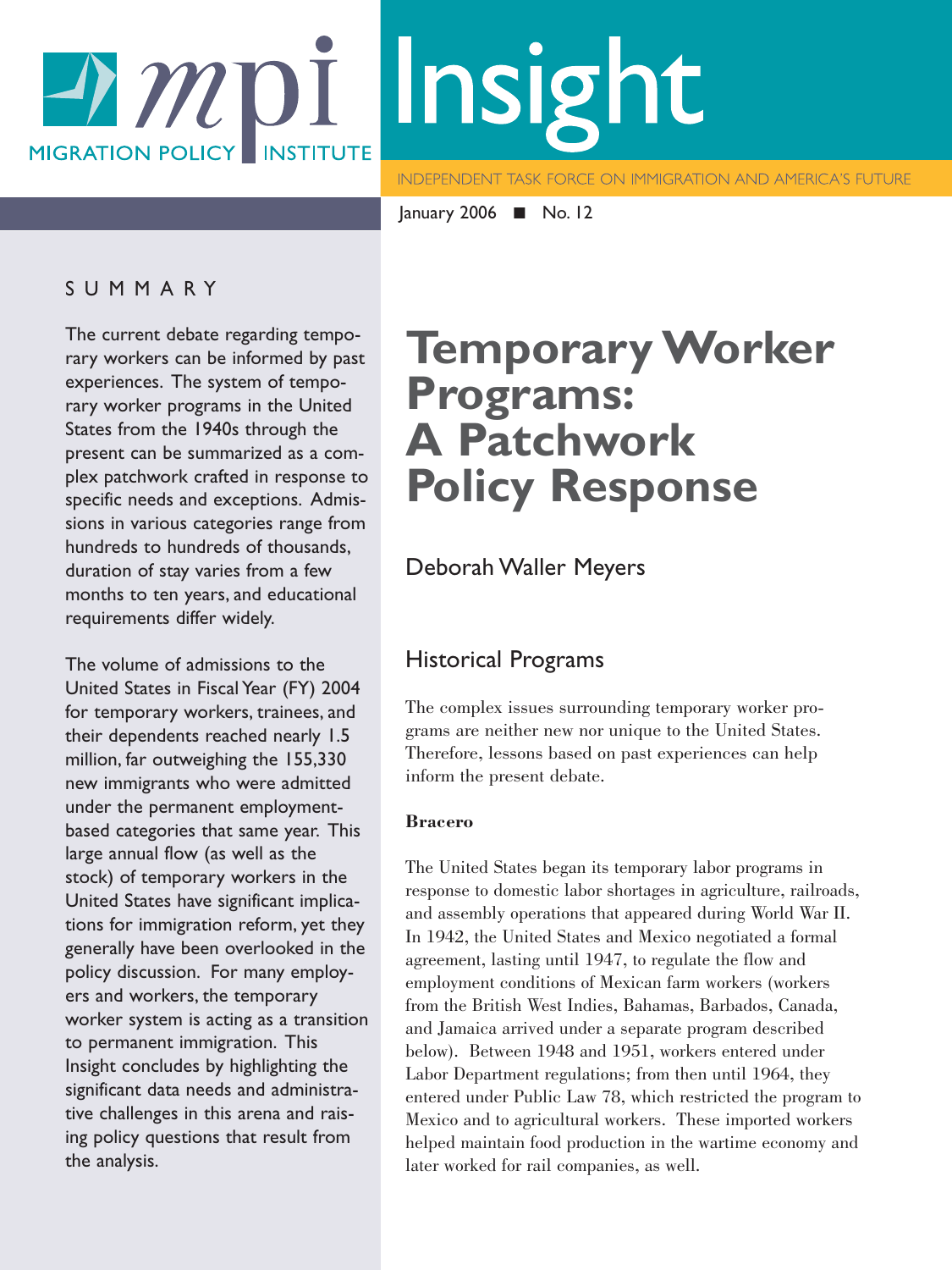

*Demand for labor, however, and the tradition of migrating north for employment, did not end with the formal termination of the Bracero programs.*

The Bracero programs brought almost 4.5 million Mexicans to the United States between 1942 and 1964. The programs required the US

Department of Agriculture and US Employment Service to work with the Mexican government in labor recruitment. Mexican citizens were to receive the same safety and health protections as US agricultural laborers. To protect US farm workers, employers were required first to try to recruit domestic workers for positions, then to apply for certification of a domestic labor shortage if none could be found. Employers were to pay the prevailing wage<sup>1</sup> in their sector in order to protect domestic farm workers from any adverse wage effects that the Mexican workers' entry might cause. To further ensure that the hiring of less-expensive foreign workers would not create disadvantages for domestic labor, employers were required to cover transportation costs and living expenses for their temporary workers in contracts guaranteed by the US government. In reality, however, many of the Bracero workers were housed in camps formerly occupied by prisoners of war, earned salaries of as little as \$9 per week (well below the \$30 average weekly salary nationwide in 1940), and did not receive the same safety and health protections as native-born workers.

The programs were a political compromise. Farmers disliked the rights given to workers, the intrusive role of the Department of Agriculture, and the cumbersome paperwork. Organized labor believed temporary worker programs undermined labor standards, depressed wages for both native and foreign workers, and deprived domestic workers of jobs. Furthermore, organized labor decried

worker exploitation, stating that workers who were dependent on their employers for their status were unable to join unions or complain about unpaid wages, lack of medical care, or unsanitary housing. US government oversight of the program was lax, the recruitment system became corrupt, and upon return home, most workers never received their 10 percent of withheld wages from the fund controlled by the Mexican government.<sup>2</sup> Although the goal of addressing agricultural labor shortages was accomplished, abuse by employers and poor enforcement led to pressures that spelled the end of the Bracero programs by the mid-1960s. Demand for labor, however, and the tradition of migrating north for employment, did not end with the formal termination of the Bracero programs. Indeed, the long-lasting consequence of the programs was the establishment of social, family, and work-related ties between the two countries that outlasted the programs themselves and perpetuated much of the unauthorized migration that continues through the present.

#### **British West Indies (BWI)**

There was a second temporary worker initiative for agriculture between 1943 and 1947, referred to as the British West Indies program. This was used primarily by East Coast employers; most Western growers utilized the Bracero program. A total of approximately 66,000 workers were employed in this program during this timeframe, most in the fruit, vegetable, and sugar cane sectors. The US government was responsible for recruiting workers, though later, employers were allowed to recruit in the islands. The program specified that employment of foreign workers should neither displace nor reduce pay rates of domestic workers, and employers were supposed to pay the prevailing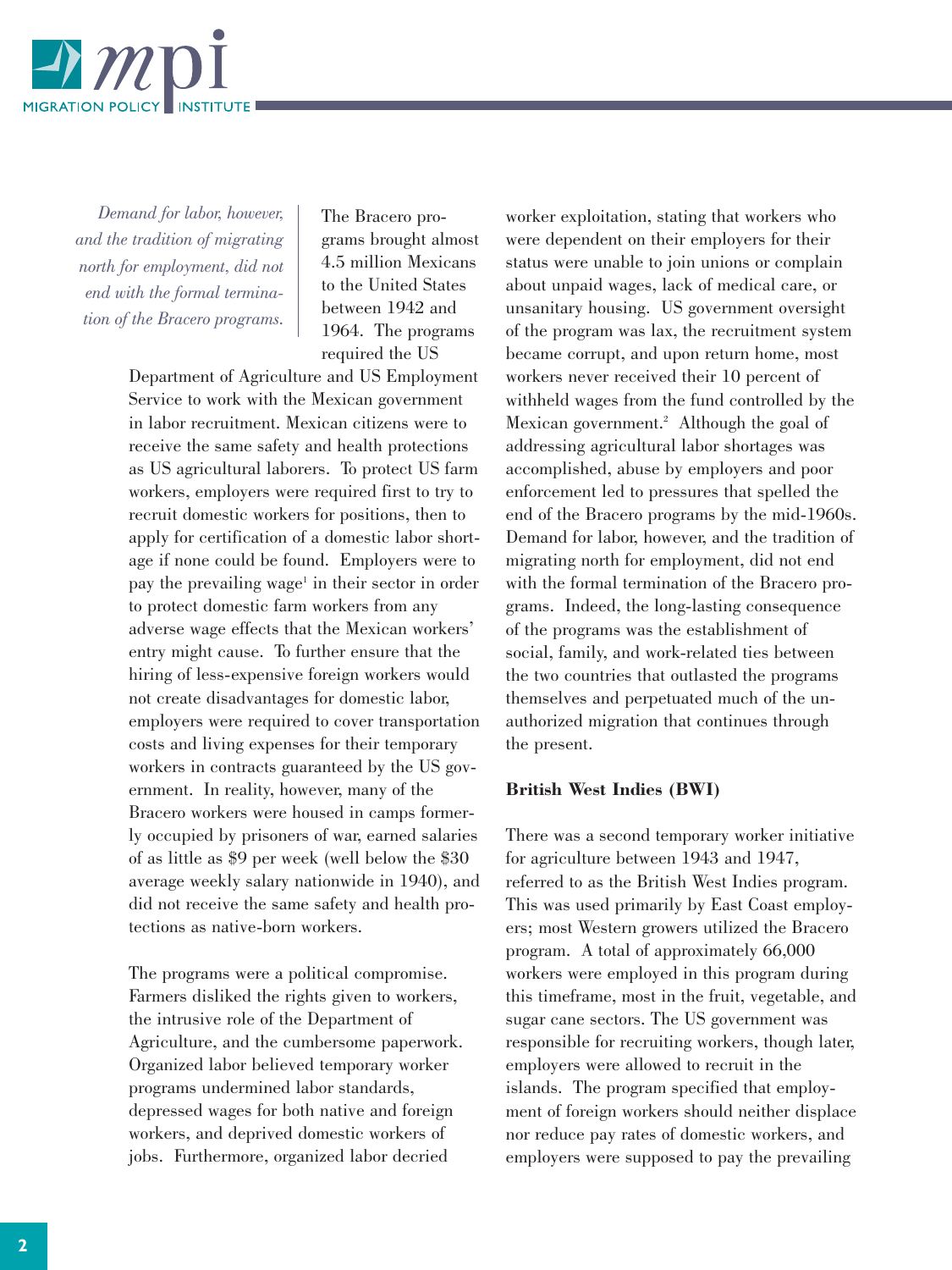wage, or a specified minimum amount. As in the Bracero program, wages were deducted to be claimed upon return home.

The BWI program was created through a Memorandum of Understanding drawn up by government representatives and formalized under Public Law 45. Between 1947 and 1952, it operated under the authority of the Immigration Act of 1917 with only a few thousand workers per year; it was absorbed into the newly created H-2 temporary worker program through the 1952 Immigration and Nationality Act (INA).<sup>3</sup>

## Existing Programs

In recent years, the United States has accepted growing numbers of temporary workers under its various agricultural, non-agricultural, and high-skilled programs. It is difficult to know the exact number of individuals entering the United States on temporary work visas, as data often are incomplete, inconsistent, and not comparable.4 For instance, as demonstrated in Table 1, Labor Department certification data reflect the number of workers certified (employers do not necessary hire for all the approved slots), State Department data detail visas issued (not all of which are used or which may be used in the following fiscal year), and Department of Homeland Security (DHS) data reflect admissions, not people (an individual may enter the United States multiple times within one year and thus account for multiple admissions).<sup>5</sup> The sections below use admissions numbers, as they reflect actual entries. Visa issuance numbers are compared with admissions in Appendix B.

In FY 2004, there were 1,479,406 admissions of temporary workers and trainees and their

dependents. (This figure includes the E, H, L, O, P, Q, R, and TN visa categories described below). Of these, just over two-thirds (998,865) were principals, one-fifth (297,607) were dependents, and the remainder (182,934) were E visas (not disaggregated in DHS statistics by principal applicants and their dependents).6 Individuals admitted under other temporary worker categories may in fact work legally in the United States, but that generally is not the primary purpose for their entry (for instance, J-1 exchange visitors or F-1 students).

In contrast, there were 155,330 new lawful permanent residents (LPRs) from the employmentbased categories in FY 2004. Of these, only 46.7 percent (72,571) were principal applicants and 53.2 percent (82,759) were dependents.7

Some of the nonimmigrant visa employment categories have caps on the number of entrants per year, while others require labor market tests to determine whether a shortage of domestic workers warrants bringing in foreign workers.8 Importation of foreign-born temporary workers for a specified time period generally has been limited to remedying micro-level shortages in certain industries, and workers are often tied to a particular employer. Sectors in the United States that have used this labor include: health care and other domestic services, construction, hotels and restaurants, agriculture, and tobacco picking. Temporary jobs commonly are described as dirty, demanding, and dangerous.<sup>9</sup>

### **E Visas**

E visas allow for the temporary entry of treaty traders (47,083) and treaty investors (135,851) who enter under the provisions of treaties between the United States and other coun-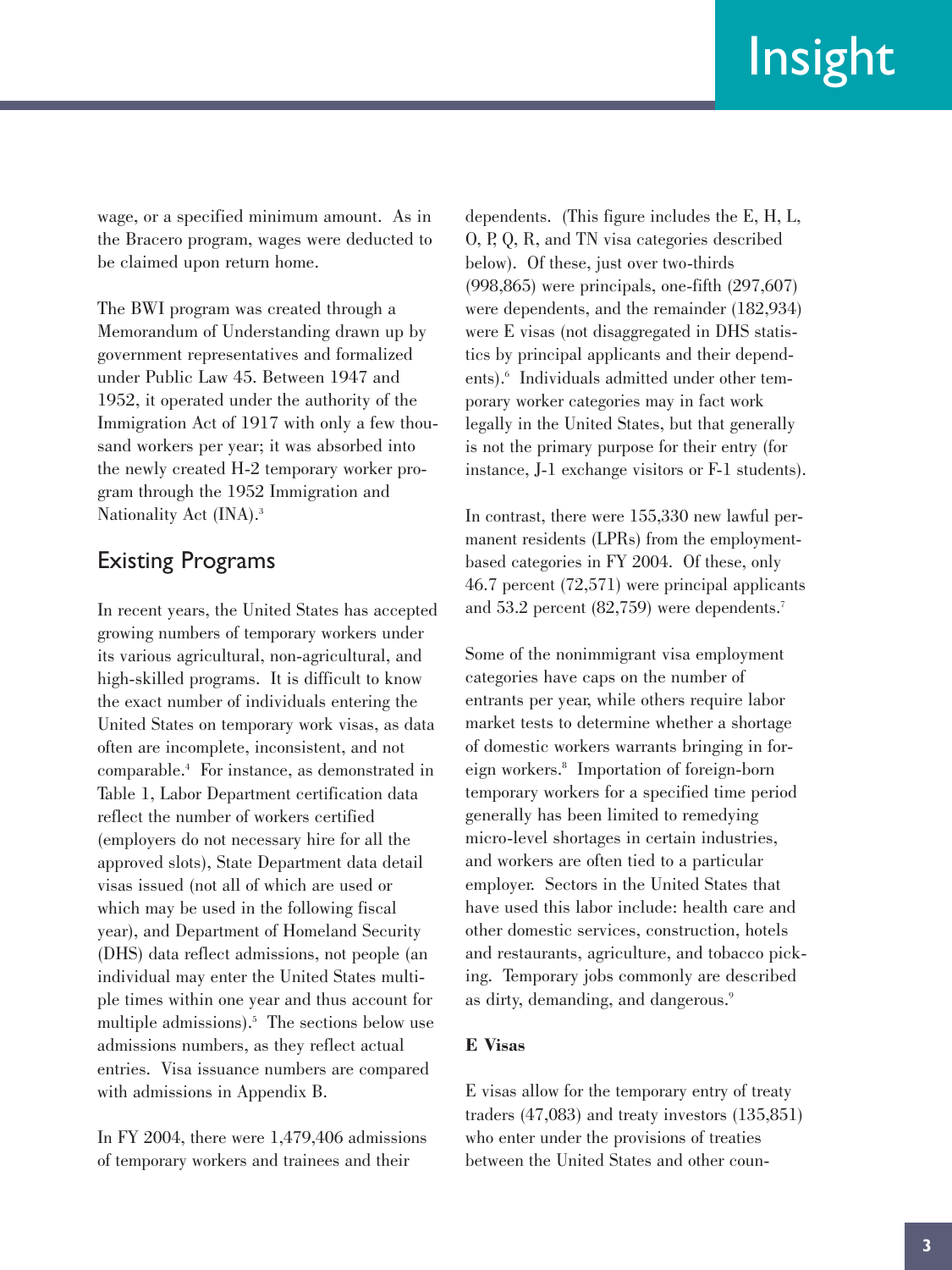

tries.10 As mentioned above, admissions under the E visa totaled 182,934 in FY 2004, including family members. Employers of E-1 and E-2 visa holders are not subject to labor market certifications or attestations. Initial admission is for up to two years with unlimited two-year extensions, and there is no cap. An E-3 visa was created by Congress in spring 2005 for Australians, with a limit of 10,500 principals per year. It is modeled on the H-1B1 visa that resulted from US Free Trade Agreements with Chile and Singapore (described below). Congress has since mandated that no immigration provisions be negotiated as part of free trade agreements in the future.

#### **H-1 Visas**

The H-1 visa was created by the 1952 Immigration and Nationality Act (INA) to allow individuals of distinguished merit and ability to temporarily work in the United States in occupations that required those qualifications. It initially had no caps and no provisions for the protection of US workers. At first, the visa required both the job and the worker to be temporary; the requirement that the job be temporary was eliminated in 1970 (unlike the H-2 programs where it remains), allowing workers to stay longer and/or adjust to a more permanent status if so qualified. Further, in 1990, legislative changes allowed dual intent by H-1 visa holders (as discussed later). The H-1 category was subdivided in 1989 into H-1A and H-1B. Spouses and children of H-1, H-2, and H-3 workers are admitted under the H-4 category (130,847 in FY 2004).

*H-1A.* The 1989 Immigration Nursing Relief Act (INRA) established a five-year pilot program that governed the H-1A temporary visa process used by most foreign-educated nurses who entered the United States as nonimmigrant

workers. Whereas previously, nurses had been admitted as H-2B temporary non-agricultural workers and H-1 temporary workers in specialty occupations, the H-1A visa was created specifically to fill a nursing shortage in the United States. The initial period of admission could not exceed three years, with a maximum period of admission of five years; there was no annual limit on the number that could be granted. Over 24,400 H-1A nurses were in the United States by May 1989.

Prior to receiving these workers, institutions were required to attest<sup>11</sup> to the need for H-1A nurses and outline measures to reduce health care institutions' dependence on temporary foreign nurses. Domestic recruitment was not required, but employers did have to certify that they paid foreign nurses the same wages as their US counterparts. The INRA attestation procedures brought the Labor Department into the process and maintained the existing roles of the Department of State in visa issuance and the Immigration and Naturalization Service (INS) in adjudication of the petition and admission at the port of entry. Over 80 percent of H-1A nurses were from the Philippines, with the remainder from Ireland, the United Kingdom, New Zealand, and the Caribbean. Most foreign-educated nurses earned above prevailing wages and 90 percent worked fulltime.

Although specialty and locality nursing shortages continued to persist, especially in rural areas, this temporary program was allowed to expire in 1995 because the national-level nursing shortage no longer existed. In part, this was the result of many of the foreign-born nurses having adjusted to lawful permanent resident status. Furthermore, foreign-educated nurses had other avenues of entry available to them, including the H-1B, H-2B, and H-3 tem-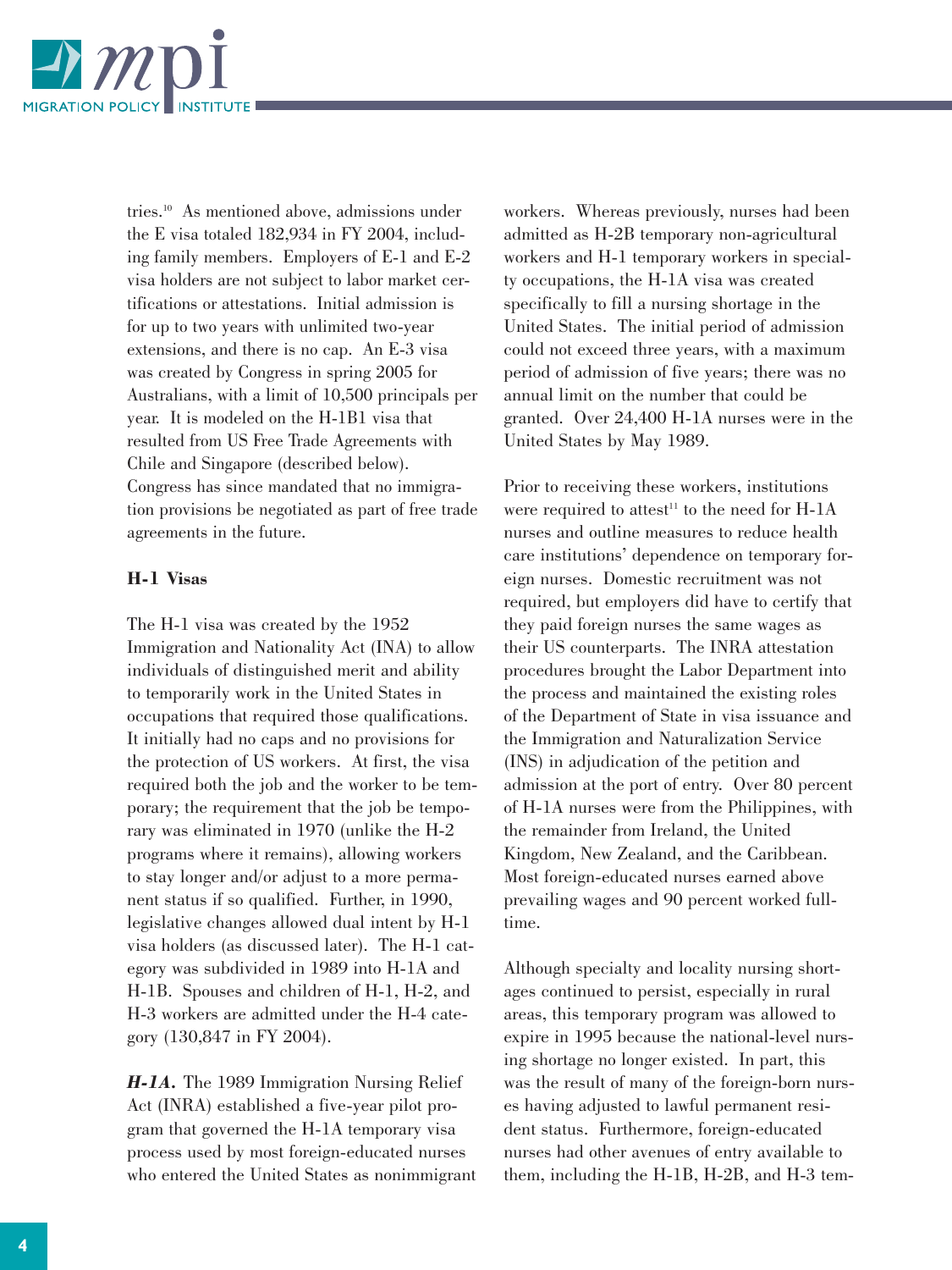porary worker/trainee visas, the NAFTA visa if they were Canadian or Mexican, and the permanent labor certification category.

*H-1B.* The 1989 law that subdivided the H category classified all nonimmigrant, non-nursing skilled labor as H-1B. After significant pressure due to concerns that the category was being used by those without the high skills envisioned, the Immigration Act of 1990 (IMMACT) narrowed the definition to professionals, specifying that the job must be a "specialty occupation." That meant prospective H-1Bs needed a Bachelor's degree or higher in their area of specialization and a full state license, if required, in their field.<sup>12</sup> Although there is no formal labor market test per se to protect domestic workers, employers must file a labor condition application (LCA) with the Labor Department attesting to posting the application at the job site, a lack of a strike or lockout, payment of the prevailing wage, and provision of working conditions consistent with that of similarly employed workers. In addition, since the late 1990s, employers have been required to pay a fee (first \$500 then raised to  $$1,000$  and now  $$1,500^{13}$  when petitioning US Citizenship and Immigration Services (USCIS) for H-1B workers. The fee funds the training of domestic workers to increase the supply in occupations with shortages, as well as scholarships for low-income students in math, science, engineering, or computer science degree programs. Nearly \$270 million had been awarded from these fees as of July 2002.14

H-1B temporary workers (386,821 new admissions in FY 2004) are most commonly employed in the information technology sectors, but they also work in other fields such as medicine and education. The maximum initial stay on an H-1B visa is three years, but it can be extended for another three years at the

employer's request. Over two-thirds of H-1B admissions in FY 2004 were from Asia or Europe, in particular India and the United Kingdom.

*Over two-thirds of H-1B admissions in FY 2004 were from Asia or Europe, in particular India and the United Kingdom.*

A cap on H-1B visa issuances was initially set at 65,000 by IMMACT in 1990; the limit was first reached in 1997 (dependents were not subject to the cap). Passage of the American Competitiveness and Workforce Improvement Act in 1998 raised the levels to 115,000 for FY 1999 and 2000, and 107,500 in 2001, but available visa numbers ran out early in the fiscal year. Businesses again lobbied Congress for additional numbers, and Congress responded with the American Competitiveness in the Twenty-First Century Act (AC-21) in October of 2000, raising the H-1B cap to 195,000 for FY 2001, 2002, and 2003. The cap returned to 65,000 in October 2003 (FY 2004).

AC-21 also exempted nonprofit or government research organizations, institutions of higher education, and other nonprofit entities from the cap on H-1B visa issuances and from the filing fee. Moreover, the law allowed H-1B holders to switch employers (instituting some visa portability) as well as to extend their stay beyond the six years if an application for LPR status had been filed but not yet adjudicated.15 (Extension of stay holders are not counted against the cap.) An additional exemption from the cap was created by the H-1B Visa Reform Act of 2004 (signed as part of a December 2004 spending bill and effective as of May 2005). The provision allows up to 20,000 additional individuals to receive H-1B visas if they have earned a Master's degree or higher from a US institution of higher education. Again, these exemptions resulted from a tendency for the cap to be reached prior to the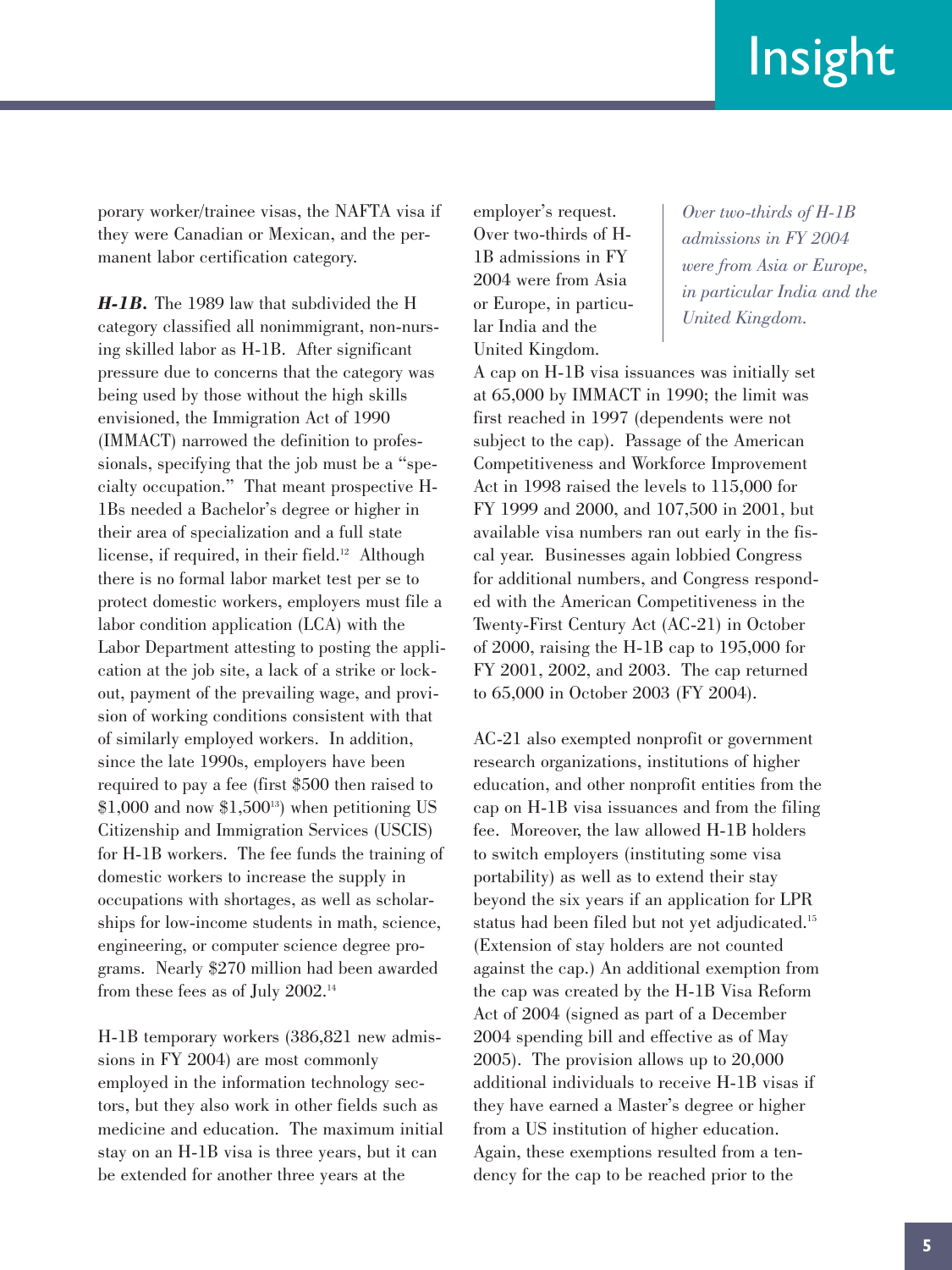

end of the fiscal year. For instance, in August 2005, USCIS announced it already had sufficient applications for FY 2006. Provisions in a Senate budget reconciliation bill would have raised the cap to 95,000 for the next ten years by recapturing approximately 300,000 unused H-1B visas dating back to FY 1991 and allowing 30,000 of them to be used annually, but the provisions were not included in the conference committee bill that was passed by the House in December 2005. 16

However, the Immigration Act of 1990 eliminated for H-1B visa holders a key requirement applicable to nearly all other nonimmigrant visa categories — that applicants for nonimmigrant visas have a foreign residence which they have no intention of abandoning. This change — known as dual intent — allows applicants to simultaneously pursue a temporary and permanent visa, and it has encouraged and facilitated the adjustment of these workers to lawful permanent resident status. In 2000, an estimated 60 percent of H-1Bs were adjusting to permanent status. Thus, in effect, the program is used by employers and workers as a transition to permanent status.<sup>17</sup>

A new component of the H-1B program is the H-1B1 program for professionals who qualify under the Chile or Singapore Free Trade Agreements (signed September 3, 2003 and effective January 1, 2004). Up to 5,400 qualifying individuals from Singapore and 1,400 from Chile may apply for temporary worker visas annually under the terms of those agreements, numbers that are set aside within the overall H-1B cap. Only 326 were used in FY 2004. These workers are subject to the same labor attestation requirements as other H-1B workers, including working conditions, absence of a strike or lockout, payment of prevailing wage, and posting of the notice.

*H-1C.* Admissions under the H-1C nonimmigrant visa began in January 2001, following the Nursing Relief for Disadvantaged Areas Act of 1999. The bill aimed to address a specific need in understaffed facilities in urban and rural areas that served primarily poor patients. The

Department of Health and Human Services designated the areas in which there was a shortage of health professionals, and H-1C nurses were allowed to work for up to three years. As with the other H-1 categories, the employer

*The Immigration Act of 1990 eliminated for H-1B visa holders a key requirement applicable to nearly all other nonimmigrant visa categories – that applicants for nonimmigrant visas have a foreign residence which they have no intention of abandoning.*

was required to file a labor attestation with the Labor Department, and the annual limit was 500 nurses for this category, with per-state caps, as well. In FY 2004, there were seventy admissions in this category; the program expired in September 2004.

#### **H-2 Visas**

The H-2 programs evolved out of the British West Indies program in order to address the agricultural sector's need for seasonal assistance upon expiration of the BWI and Bracero programs. In 1986, the Immigration Reform and Control Act (IRCA) subdivided the visa into H-2A (agricultural) and H-2B (non-agricultural) visas for temporary labor. As is the case with many of the temporary worker categories, the process involves multiple agencies, including components of the Labor Department, the State Department, and the Department of Homeland Security. State Employment Service Agencies have the principal responsibility for administering the program on the ground.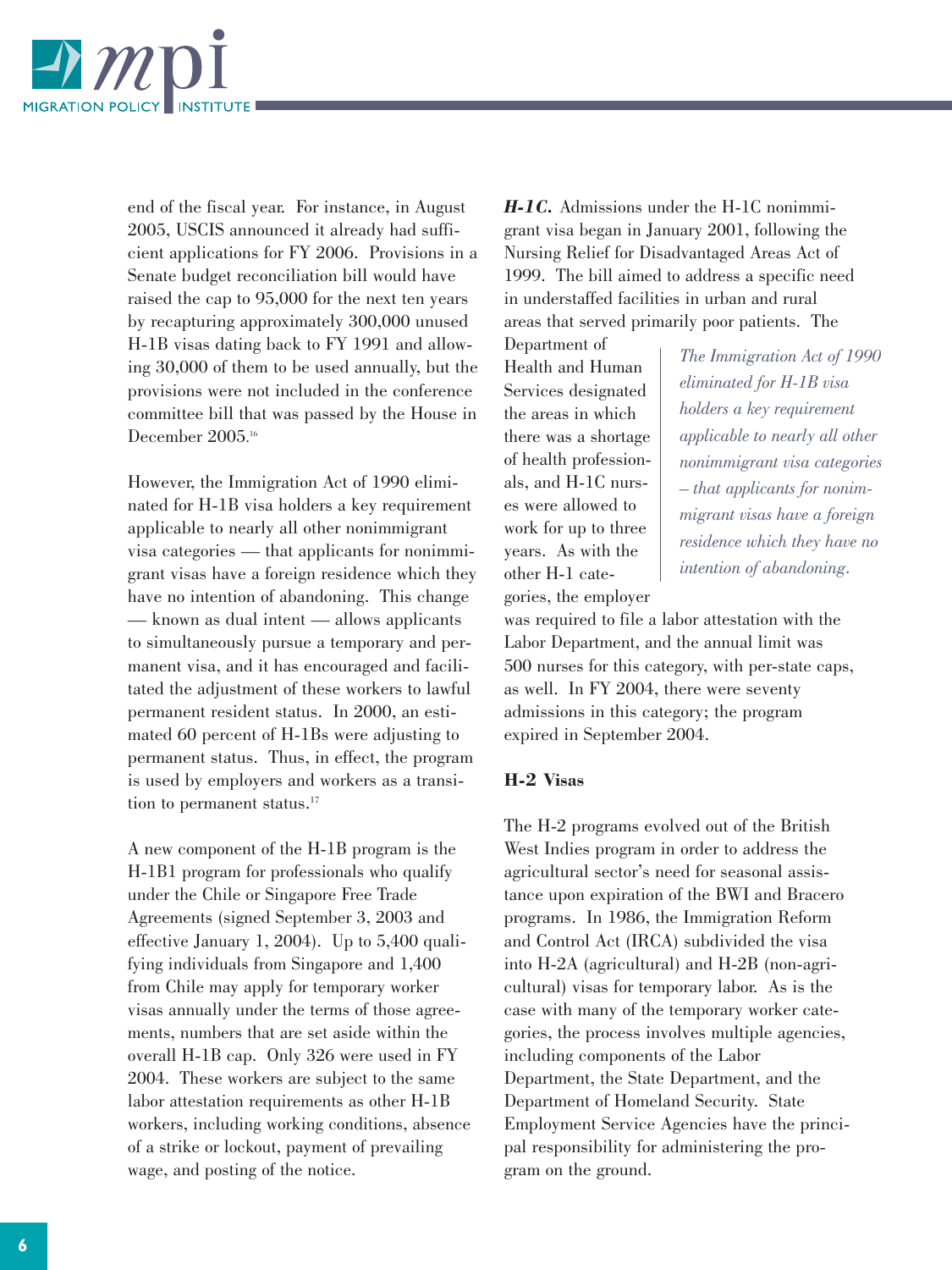*H-2A.* Used primarily by East Coast employers, the H-2A nonimmigrant visa allows employers to import temporary workers for seasonal (up to one year) agricultural jobs. Unlike for H-1 visas, the double temporary requirement of a temporary worker and a temporary job continues to apply. The law specifies that the individual must be a resident of a "…foreign country which he has no intention of abandoning who is coming temporarily to the United States to perform agricultural labor or services…of a temporary or seasonal nature…."

The H-2A program has no annual cap, and over three-quarters of those now admitted on these visas are Mexican. FY 2004 statistics show that there were 22,141 H-2A admissions, up from only 14,094 one year earlier but still fewer than half the 33,292 in FY 2000. H-2As are used primarily for workers in "perishablecrop" agricultural jobs, such as picking fruit, harvesting vegetables, and in the past, sugarcane processing, though it also covers workers who pick tobacco, herd sheep and cows, and work in greenhouses or in forestry jobs.

The H-2A program is highly regulated, with requirements for the application process, the recruitment period, the certification, and the wage rate. Almost all H-2A certifications applied for are issued, though not always in a timely manner; therefore many employers

choose not to use it.18 Employers who wish to use the program must file an application for labor certification with the Labor Department describing the terms and conditions of employment. The grower has to prove, and the Labor Department has to certify, that (a) "there are not sufficient [US] workers who are able, willing, and qualified, and who will be available at the time and place needed, to perform the [agricultural] labor or services involved in the petition"; and (b) there will be no adverse effect "on the wages and working conditions of workers in the United States similarly employed."19 If insufficient workers are identified through domestic recruitment (which includes state employment service referrals to the employer and employer recruitment), the employer receives the labor certification.<sup>20</sup>

The wages, benefits, and working conditions the employer intends to offer H-2A workers must also be offered to US workers. Workers must receive written contracts, a guarantee of work for at least three-quarters of the contract period, free housing, transportation, and meals (or cooking facilities), and prescribed wages and working conditions. The wage must be the highest of the minimum wage, state minimum wage, prevailing wage for the occupation in the area, or the Adverse Effect Wage Rate (AEWR) for that state. The Labor Department is responsible for enforcement.

|  |  |  | Table 1. H-Visa Labor Certifications, Visas Issued, and Admissions: FY 2004 |  |  |  |  |  |
|--|--|--|-----------------------------------------------------------------------------|--|--|--|--|--|
|--|--|--|-----------------------------------------------------------------------------|--|--|--|--|--|

| Visa Category                 | Certifications | Visas Issued | Admissions |
|-------------------------------|----------------|--------------|------------|
| H-1B (specialty occupation)   | 306,884        | 138,958      | 386,821    |
| H-2B (nonagricultural worker) | 7,532          | 76,169       | 86,958     |

Sources: Labor Department Division of Foreign Labor Certification, FLC Data Center; Department of State "Report of the Visa Office," 2004; Department of Homeland Security Office of Immigration Statistics, Yearbook of Immigration Statistics: 2004.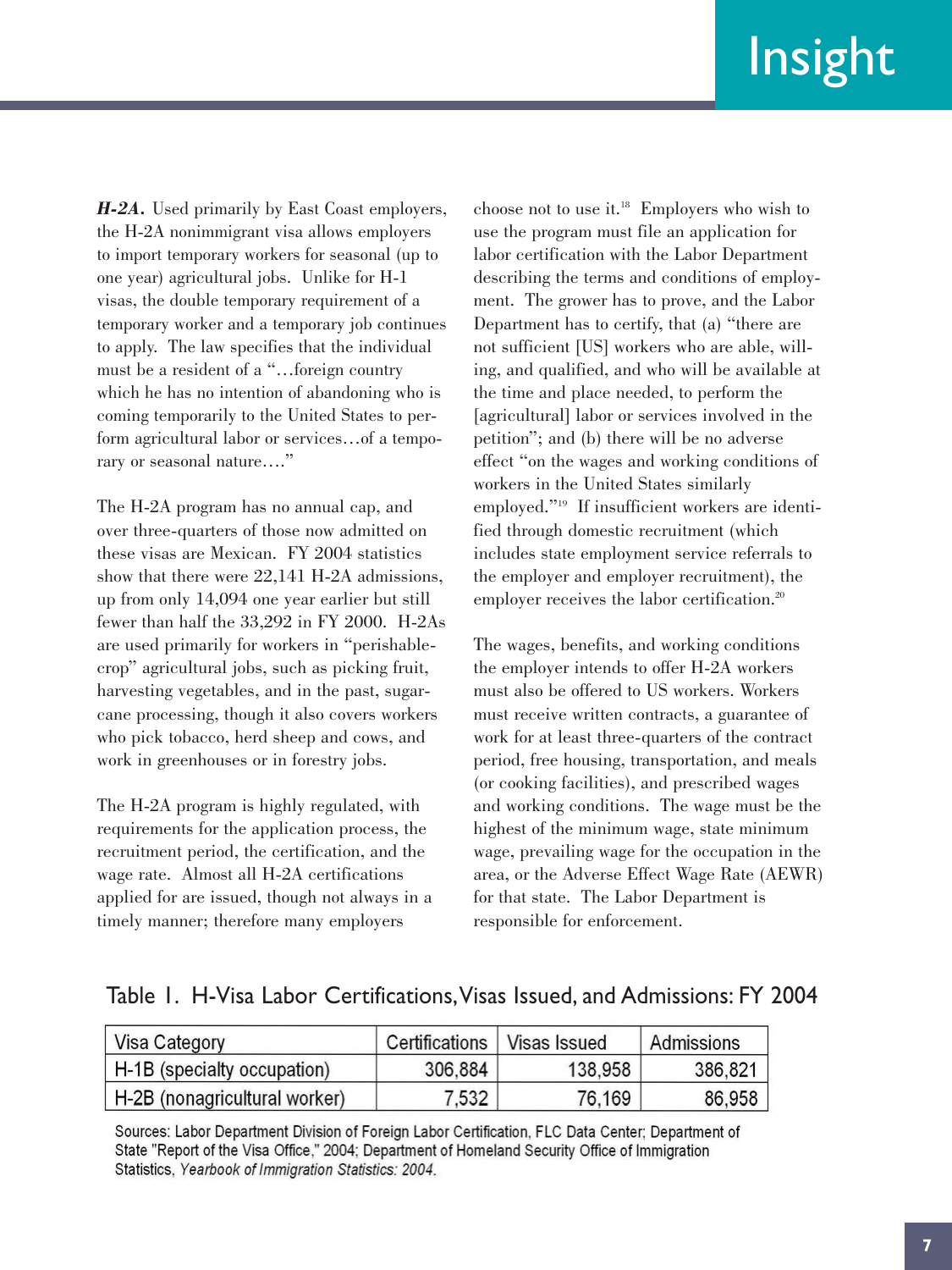

The Department of Agriculture conducts the wage surveys to help determine the AEWR, a rate that is the regional weighted average hourly wage rate for field and livestock workers combined.21 Used in US agriculture since the 1950s, it is based on the Department of Agriculture's annual wage surveys of employers' reported wage rates to non-supervisory workers. Basically, the AEWR is an enhanced minimum wage, designed to offset the depressing effect on wages created by foreign farm workers. The rate can decline and does not include cost of living increases; it has not kept pace with inflation.

Many of the H-2A workers are recruited through intermediaries in Mexico, such as farm labor contractors. Their role in the process has been controversial, with reports of bribes, exploitation, and blacklisting. Moreover, in doing the hiring, the intermediaries shield the employer from enforcement actions related to hiring of unauthorized workers. Employer use of the program seems to be tied to previous experience with Latino workers and problems (real or perceived) with domestic workers. Some employers use the program to legally hire workers who previously worked for them in an unauthorized status. Many of these temporary workers have at least one family member who has already migrated to the United States, and many find their jobs through networks of relatives or friends, with others hearing about them through labor contractors. Research interviews have indicated that workers would prefer the involvement of the Mexican government in the recruiting process and as a source to lodge complaints.

*H-2B.* Also created in 1986, the H-2B nonimmigrant visa allows employers to request

foreign workers to fill non-agricultural temporary jobs (less than one year). Again, both the job and the worker are supposed to be temporary for this category. The need for labor must be a one-time occurrence: a seasonal, peak load, or intermittent need; it cannot be ongoing. Examples of occupational sectors using H-2B workers include landscaping, building maintenance, construction, hotels, restaurants, stables, retailers, manufacturing, food production, health care, recreation, and transportation.

A cap of 66,000 visas was imposed on this category by IMMACT. The program was lightly used until the economic expansion and low unemployment rate of the late 1990s. Admissions increased by nearly 35 percent between FY 1998 and FY 2004, from 24,895 to 86,958; nearly two-thirds are from Mexico.<sup>22</sup> In FY 2005, the H-2B category was oversubscribed for the first time; the cap was reached approximately three months into the fiscal year.23 To address this issue, Congress seems to have drawn from the H-1B experience. The Emergency Supplemental Appropriations Act for Defense, the Global War on Terror, and Tsunami Relief of May 2005 exempted returning workers (those who had worked in the United States any one of the last three years) from the cap. The law further specified that only half the visas should be issued in the first half of the year, so as not to harm employers whose seasonal businesses needs occur later in the fiscal year.<sup>24</sup>

The H-2B program is less regulated than the H-2A, as H-2B employers are not required to provide free housing or transportation. Nevertheless, the Labor Department must still certify that qualified domestic workers are not available and that the terms of employment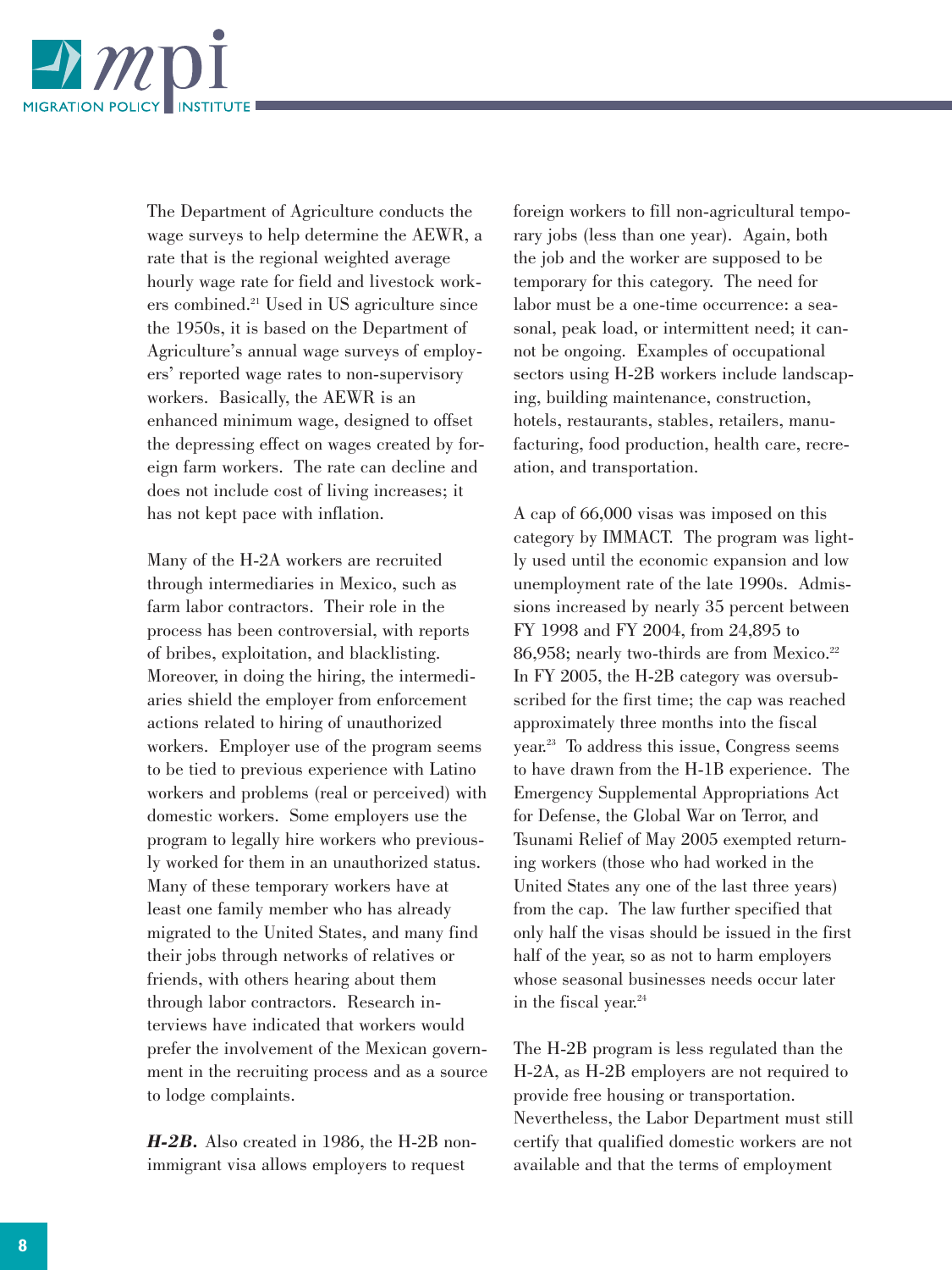will not adversely affect the wages and working conditions of similarly employed US workers. The Labor Department reviews the employers' recruiting attempts, as well as the wages and working conditions offered, but unlike in the H-2A program, it has no enforcement responsibilities for this. In fact, because of its advisory role, DHS can grant an H-2B petition despite a negative recommendation from the Labor Department. There is currently a proposed rule that would make changes to the H-2B program, such as requiring electronic filing. This would eliminate the need for a Labor Department certification and establish a onestep petition process.

### **H-3 Visas**

The H-3 nonimmigrant visa category is designed to allow foreign nationals to come to the United States to participate in training programs. The regulation allows for training in "any field of endeavor," including agriculture, communications, and finance. There are two H-3 categories: general and those coming for specific training in special education (this does not include graduate education or medical training).

There is no annual limit on H-3 admissions, but there have been fewer than 3,000 H-3 admissions in each of the last three fiscal years. Most H-3 admissions are from Asia and Europe. The petitioning employer or sponsor must demonstrate that the training is not available in the foreign national's home country, that the foreign national will not be placed in a position that is part of the normal operation of business ordinarily filled by a US worker, that the foreign national will not be productively employed unless such employment is essential to the training, and that the training will benefit the foreign national in pursuit of employment outside the United

States. As is the case with the H-2 category, this is not a dual-intent visa, so the beneficiary cannot simultaneously be pursuing avenues toward permanent residency.

### **L Visas**

The L visa, created in 1970 to address delays in employment-based visas experienced by international businesses, allows multinational companies with US operations (and those looking to establish US operations) to temporarily transfer top personnel from abroad to the United States. In FY 1994, there were just over 98,000 admissions in this category. By FY 2004, there were 314,484 L-1 admissions, 44 percent of which were from European countries such as the UK and Germany. Japan, India, Canada, and Mexico also are significant users of this category. In addition, in FY 2004 there were an additional 142,099 admissions of spouses and children of these intracompany transferees (L-2s).

An individual may qualify for an L-1 intracompany transferee visa as a multinational manager or executive (admission is for up to seven years) or as an employee with specialized knowledge of the firm's products (admission is for up to five years). Neither a labor market test nor an attestation is required for this category. As occurred with H-1s, IMMACT eliminated the requirement that L-1 applicants demonstrate that they have no intention of permanently abandoning their home country. Furthermore, it modified the requirement of one continuous year of employment by the foreign affiliate for one of the past three years. Recent concerns about abuse of the L-1 visa led to clarification that L-1s could not be outsourced to other firms, and to the imposition of a \$500 fraud prevention and detection fee (imposed on certain H visas, as well).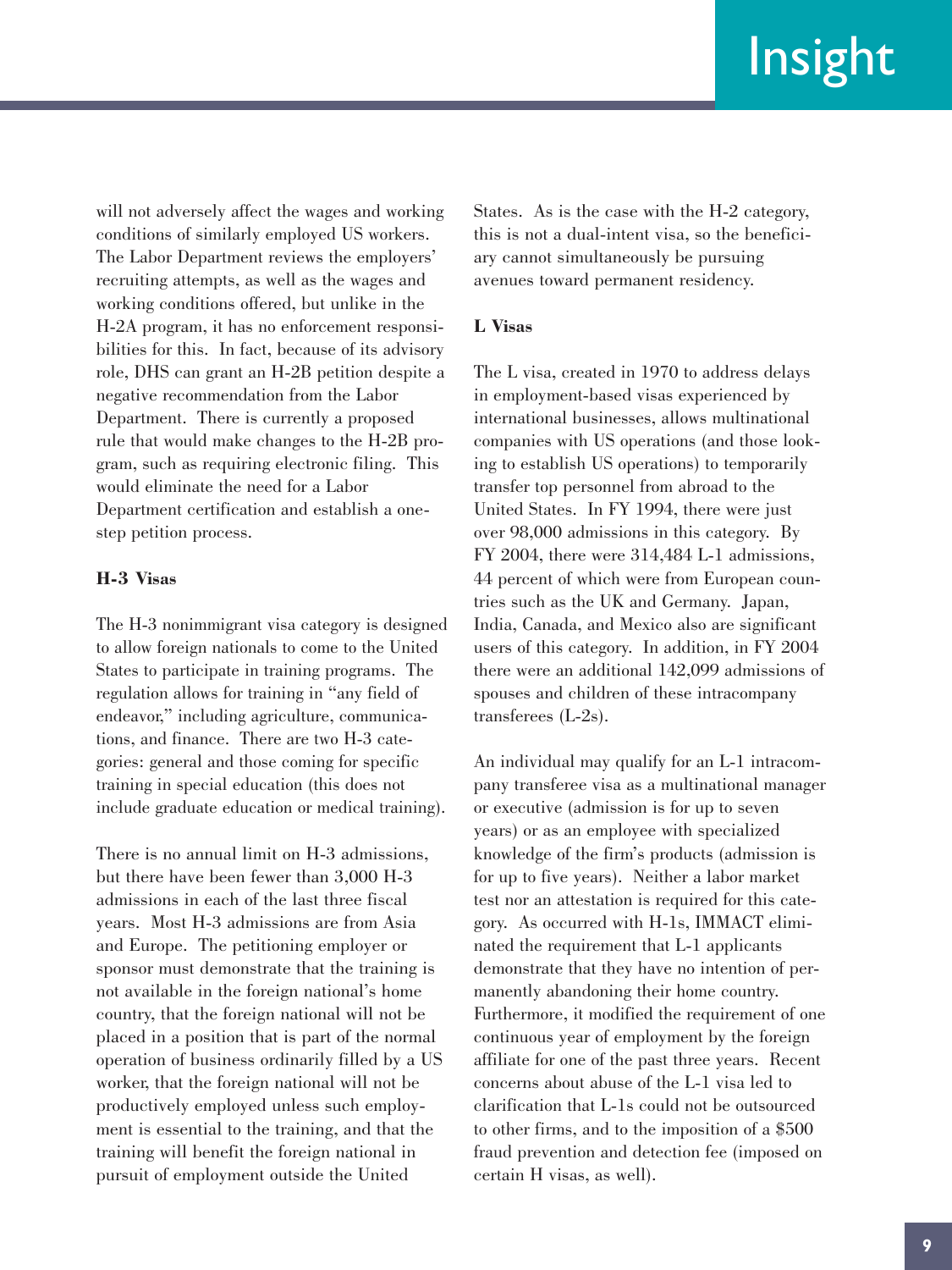

### **O, P, Q, and R Visas**

Another set of temporary worker categories was created by the Immigration Act of 1990 (admissions began in April 1992). Admissions in these categories totaled over 100,000 in FY 2004 (not including spouses and children). They are less relevant to the current US policy debate regarding a new temporary worker program, so they simply are summarized here, along with the admission numbers for FY 2004. These highly skilled categories include:

- O visas for aliens of extraordinary ability in science, art, business, or athletics  $(33, 459)$ ;
- P visas for athletes and entertainers (54,314);
- Q visas for cultural exchange (2,481); and
- R visas for religious workers (21,571).

Approximately 58 percent of O-1 and Q admissions are from Europe. P and R visa holders hail from a broader range of regions. Approximately 34 percent of admissions on a P visa are from Europe, nearly 12 percent are from Asia, almost 39 percent are from North America (including Central America and the Caribbean), and approximately 10 percent are from South America. About 33 percent of admissions under the R visa are from Asia, with an additional 20 percent each from Europe and North America, and nearly 7 percent from Africa.

None of these categories requires labor market testing, but O visas are the only ones in this group to allow dual intent. Limitations on the duration of stay vary from twelve months for P-1 entertainment groups and athletic teams to five years for P-1 individual athletes (renewable once for up to five more years). Q-1 visa holders may stay up to fifteen months, O visa holders for up to three years with one-year extensions allowed, and religious workers for three years (renewable up to five years total). Some of the categories allow individuals to reapply after a year outside the United States.

### **TN (Trade NAFTA) Visas**

The TN visa currently allows North American professionals in sixty-three occupational categories to work in the United States for one year at a time with an unlimited number of extensions. It was created by the North American Free Trade Agreement (NAFTA), which became effective in January 1994 and extended most of the mobility terms of the 1988 Canada-US Free Trade Agreement to Mexico. NAFTA also guaranteed to intracompany transferees and business travelers the existing privilege of traveling between the three countries. Mexican professionals were subject to a numerical ceiling of 5,500 for the first ten years (this cap expired in January 2004) and the prospective employer was required to file a labor condition application with the Labor Department as well as a "Petition For Non-Immigrant Workers" with INS/DHS. In FY 2004, there were 66,207 total TN admissions, with 96 percent  $(64,062)$  coming from Canada.<sup>25</sup>

Admissions for Mexican TNs have remained steady but low over time, as eligible Mexicans were more likely to use the H-1B visa, which allows access for three years, renewable once, rather than the TN visa which is renewed annually. In general, the TN visa requires neither a labor certification nor attestation, instead requiring applicants to show they possess the proper credentials and a job offer from a US employer. It has no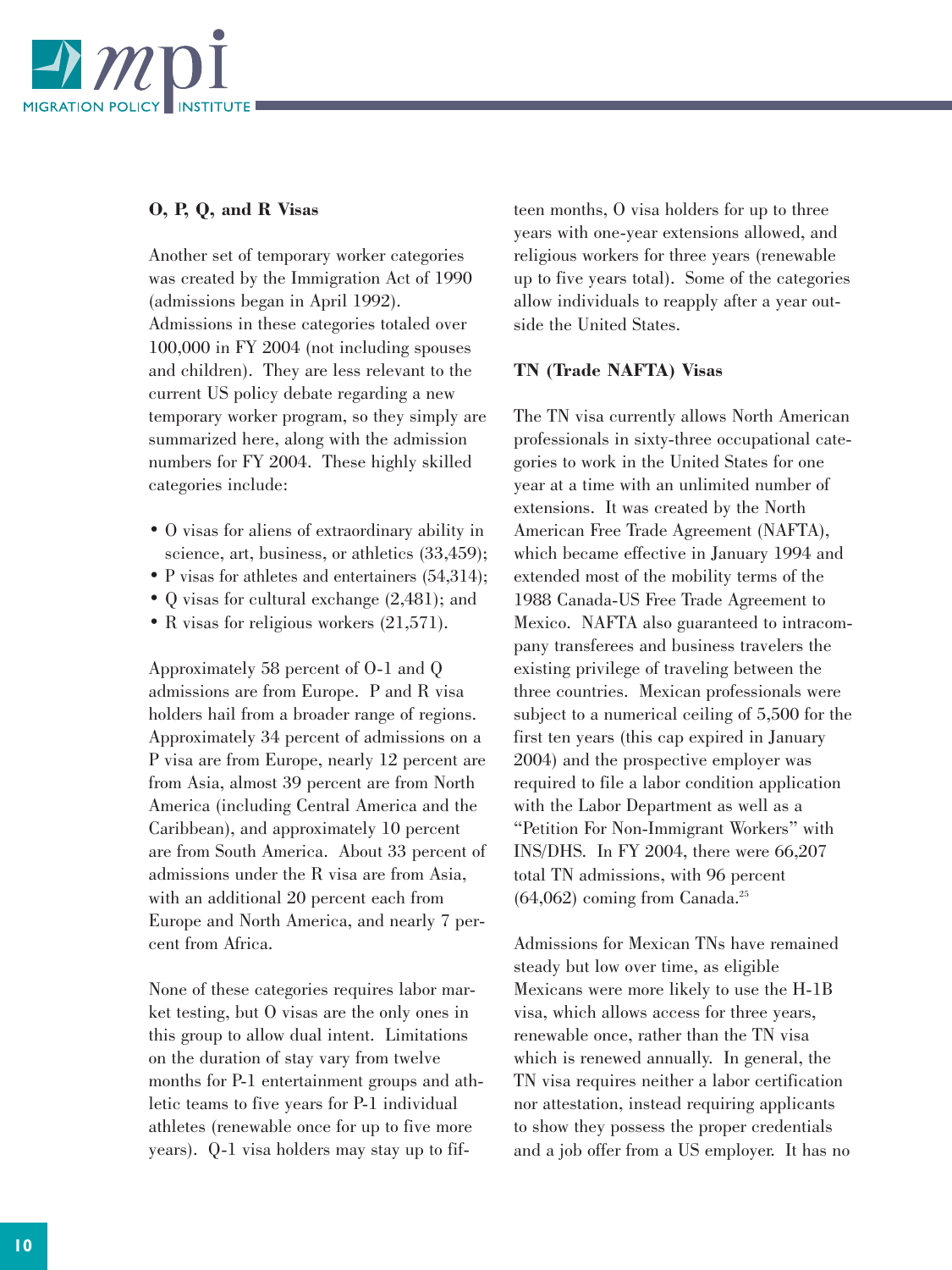annual cap, but applicants must prove they do not intend to abandon their country of residence, as the TN visa does not allow dual intent. Canadian TN admissions to the United States initially skyrocketed from 5,000 in 1989 to 89,864 in 2000, but they declined between FY 2001 and 2002 and have yet to rebound.

## Conclusions and Policy Questions

### **High Volume of Admissions and Adjustments**

There are two equally striking conclusions that can be derived from this analysis. First, temporary admissions for labor far outweigh permanent admissions for labor. This large annual flow (and stock) of temporary workers in the United States has significant implications for immigration reform and generally has been overlooked in the policy discussion. Furthermore, countering concerns that a new temporary worker program would be administratively unmanageable, the total volume of the various existing temporary worker categories demonstrates that the United States already is implementing large-scale temporary worker programs.

Second, a significant portion of these so-called temporary workers adjust to lawful permanent resident (LPR) status.<sup>26</sup> This demonstrates that in many ways, the temporary worker system is not truly temporary; rather, for many employers and workers it is acting as a transition to permanent immigration.

Views are mixed as to whether this transitional use of the temporary worker system is a desirable or undesirable phenomenon. Regardless, three things seem clear. First, this use of the temporary system is reflecting a market-based

mechanism that allows potential workers to be tested and to demonstrate their ability to contribute to the US economy and integrate linguistically and socially. Second, it is reflecting an adaptation by employers and businesses to the failures of the per-

*Countering concerns that a new temporary worker program would be administratively unmanageable, the total volume of the various existing temporary worker categories demonstrates that the United States already is implementing large-scale temporary worker programs.*

manent immigration system (particularly insufficient employment-based numbers and processing delays that can take years), and in fact, acts as a substitute for it in terms of providing more immediate employer access to these workers.27 Third, the volume of temporary workers, and the role they play in feeding into permanent admissions, is a reality that needs to be understood properly and addressed explicitly.

The key policy question raised by these conclusions is whether the goals of the temporary worker program writ large (as well as particular categories) need to be revisited and clarified. There may well be a mismatch between the temporary worker and permanent employmentbased categories from both the perspective of workers and employers, and it is important to define what the relationship should be between the permanent and temporary systems.<sup>28</sup>

### **Varied Definitions and a Complex System**

The word "temporary" has a wide variety of meanings in the context of temporary worker programs. In many ways, the system is a patchwork that has been crafted in response to specific needs and exceptions. Yet tension between proactively recruiting workers and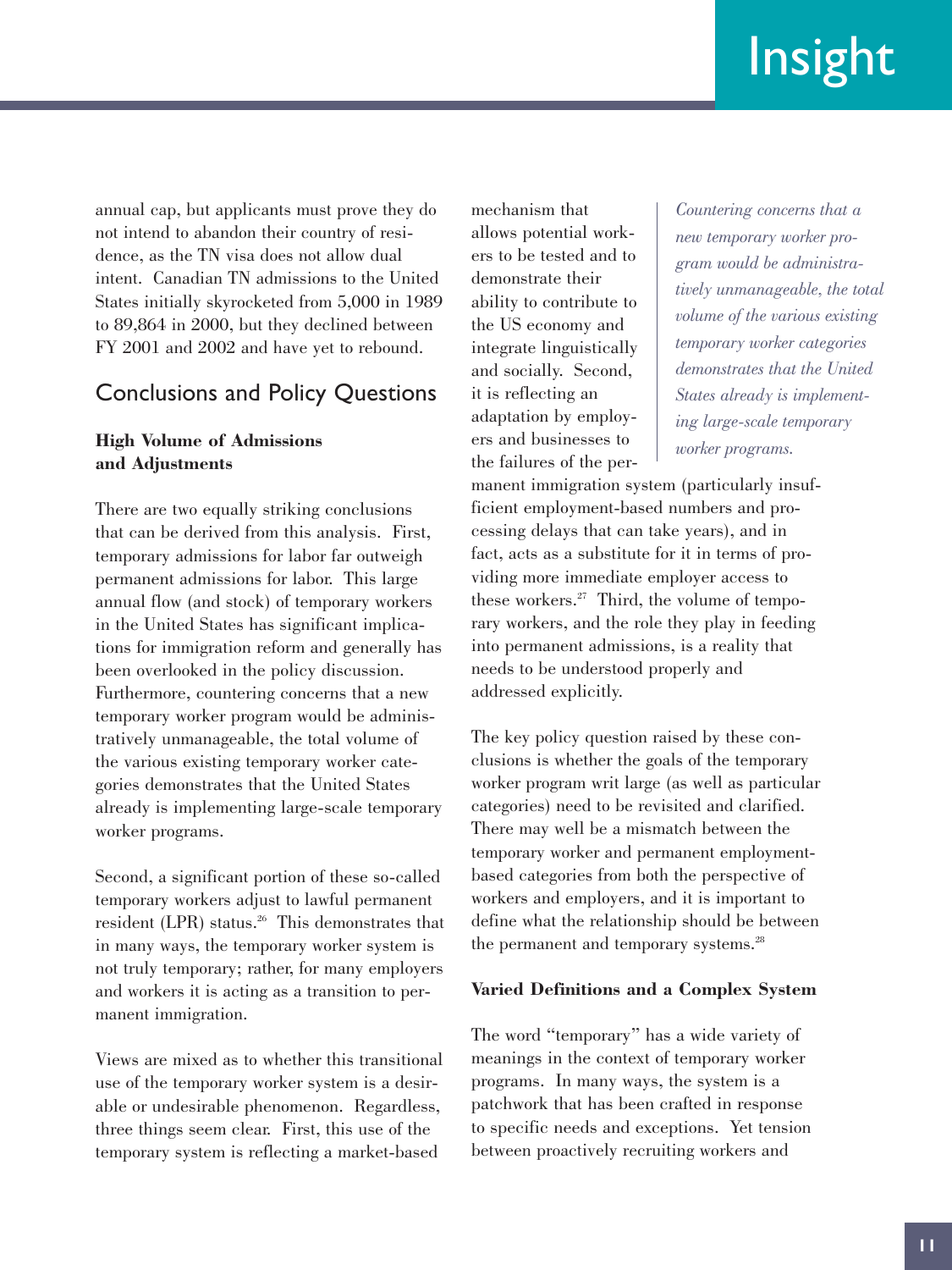

imposing labor market protections or numerical restrictions exists both at the upper and lower ends of the labor market. Temporary workers have dramatic variations of stay that range from three months to ten years and numerical variations in category admissions that range from a few hundred to hundreds of thousands. Even in categories with specified caps, it is not uncommon for caps to be raised or for defined groups of applicants to be exempted. Though all these temporary worker categories permit the entry of dependents, there also are variations as to whether the dependents are counted against the category limits. Finally, there are inconsistencies in the fact that only a few visa categories explicitly allow dual intent.

To some extent, the United States places fewer restrictions upon higher skilled workers and is more amenable to their adjustment. However, this is not true across the board, as there is no cap on H-2A temporary agricultural workers, and as Canadian and Mexican TN professionals must reapply annually and are ineligible to adjust to LPR status under the terms of the NAFTA treaty.

Usage of the visa categories also varies, as some

*Tension between proactively recruiting workers and imposing labor market protections or numerical restrictions exists both at the upper and lower ends of the labor market.*

industries are far more dependent on temporary foreign labor than others. Demand in certain categories has remained steady over time while others have experienced

sharp rises or declines.<sup>29</sup> Widely varying demand could be based on the relative strength of the economy, the availability of numbers, efficiency of process in the permanent employment-based system, experience with the program, and use of unauthorized workers, as well as other factors.

It seems clear that US laws are sending mixed messages to workers and employers about the intentions of temporary work programs.<sup>30</sup> In FY 2004, more than 60 percent of LPRs adjusted their status (rather than being new arrivals), and at least 10 percent of LPRs were former temporary workers. Furthermore, nearly half of all temporary worker admissions (H-1, L-1 and O-1s) are in categories that explicitly allow adjustment.

Therefore, the most salient policy questions raised here are: whether the visa categories can be simplified; whether the presumption that they are "intending immigrants" should continue to be something most temporary worker visa applicants need to overcome; and what, if any, mechanisms are appropriate to protect domestic workers and/or reduce dependence on foreign labor.

### **Significant Data Needs**

Additionally, the information simply is not available to perform the desirable and necessary analysis that would better inform policy decisions in this area. Data are incomplete (for instance, there have been no new data about the status from which new LPRs adjusted since FY 2002) and as discussed earlier, there are discrepancies in data from the relevant agencies.<sup>31</sup> The policy responsibility, therefore, is to determine what data would be most useful to inform the policy debate and then determine whether and how that information might be gathered. For instance, complete data on how many former temporary workers in various categories adjusted to permanent residence and what mechanisms they used to do so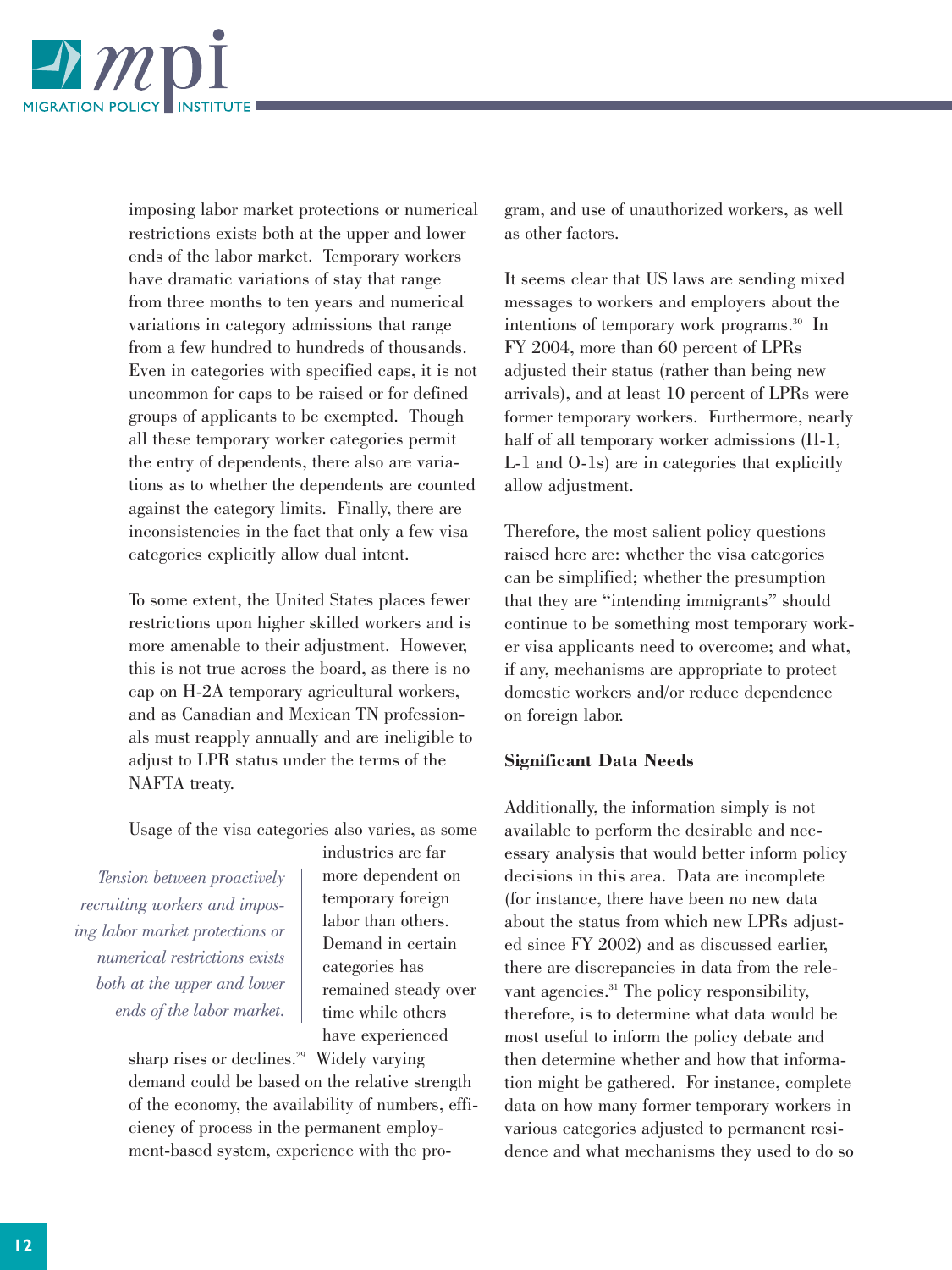would be extremely valuable, as would knowing what happens to the temporary workers who do not adjust. (Do they return home? Return on another visa? Overstay?) In addition, despite the labor certification process, little solid information is available on the impacts of temporary workers on native-born workers, the effectiveness of training domestic workers in the specialized skills of temporary workers, or the degree to which these temporary worker programs are meeting employer needs.

#### **Multifaceted Administrative Components**

Finally, it is clear that existing temporary worker programs, particularly those that include measures to protect domestic workers, involve a complicated process that engages three separate cabinet agencies: the Labor Department (labor certification or attestation); the State Department (visa issuance); and the Department of Homeland Security (adjudication of petition and determination of admissibility). Each component of the process takes a certain amount of time and requires the transfer of data between agencies. Temporary worker programs in most countries have been ineffectively implemented and poorly enforced; the United States has not been an exception to the rule.

The crucial policy question is which agency would be in charge of creating, administering, and overseeing a new temporary worker program. Particularly if there were a new temporary worker program of the size currently under discussion, it is not clear that the United States has the necessary infrastructure and resources to manage such a program in a timely and effective manner on top of existing

responsibilities. Nor is it clear what role, if any, sending governments would play in such a program.

Ironically, the Bracero programs between the United States and Mexico incorporated most of the components that analysts who have studied temporary worker programs on a comparative basis consider as minimum requirements for success.<sup>32</sup> The agreement was bilateral, the foreign workers were provided with health and safety protections equivalent to similarly employed domestic workers, and worker contracts were guaranteed. Furthermore, employers had to first make reasonable efforts to attract domestic workers and were required to pay specified wages. And, as discussed earlier, the temporary labor need was met and most workers returned home and/or engaged in circular migration.

Despite all of these elements, the program is considered to have been a relative failure. Why? Among other reasons, because of exploitative conditions, inaccurate recordkeeping and payment, inadequate resources and limited interest in enforcement, and the creation of migration networks that long outlasted the program.<sup>33</sup> Devising a policy is not the same as implementing it. Detailed criteria and regulations matter little without clear goals, sufficient infrastructure, dedicated enforcement efforts, and realistic expectations regarding outcomes based on past experiences.

### Acknowledgements

The author appreciates the research assistance of Julia Gelatt.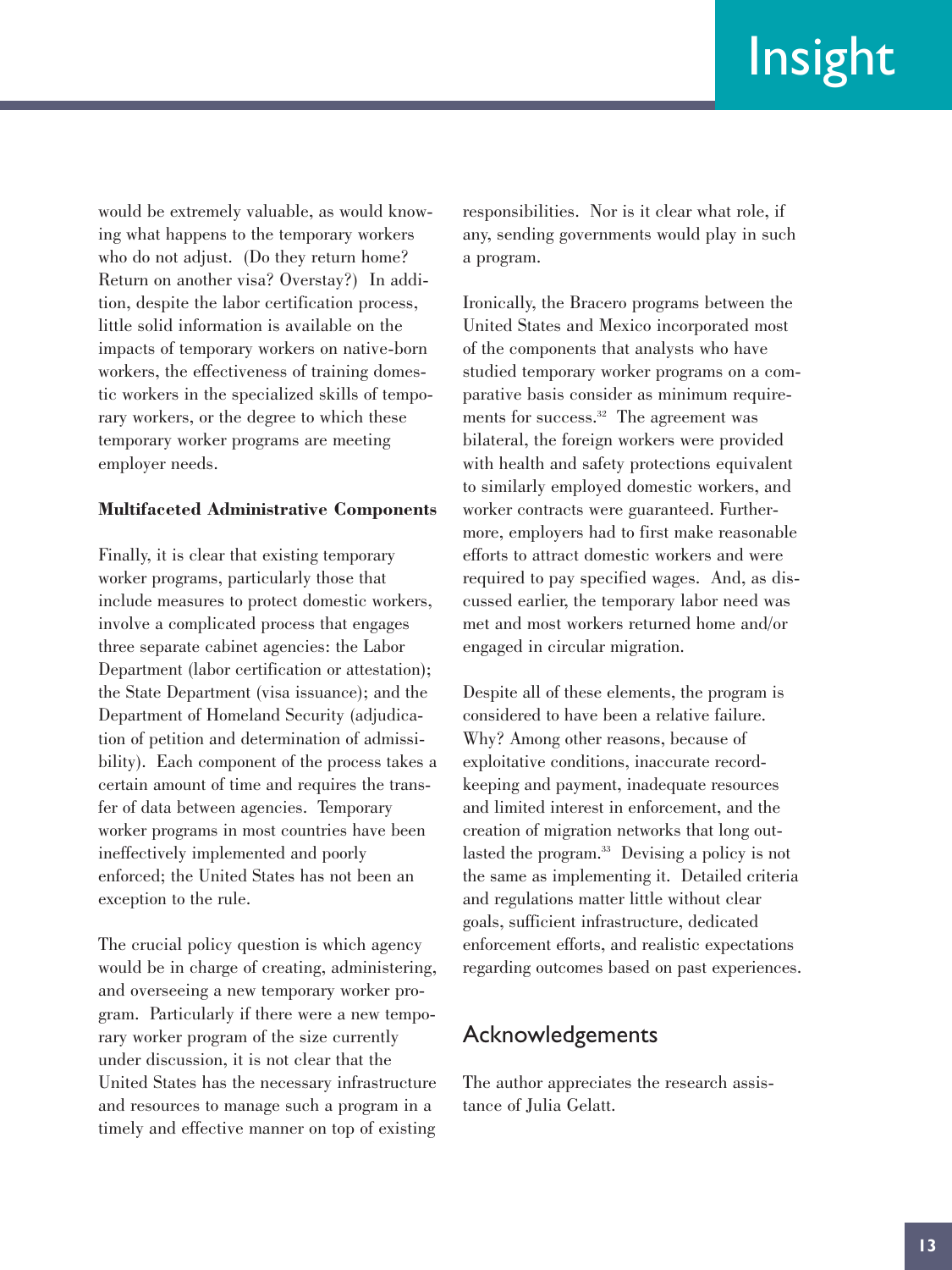

# Appendix A: Selected Temporary Worker Visas

| Visa Name                                             | Length of Stay, Extensions                                                                                                                                                              | Ability to Adjust/<br>Bring Family | Numerical Limit                                                                                                                                                                                  | Domestic Worker Protections?                                                                                                                                                                  |
|-------------------------------------------------------|-----------------------------------------------------------------------------------------------------------------------------------------------------------------------------------------|------------------------------------|--------------------------------------------------------------------------------------------------------------------------------------------------------------------------------------------------|-----------------------------------------------------------------------------------------------------------------------------------------------------------------------------------------------|
| E Treaty traders and treaty investors                 | Initially up to 2 years, unlimited extensions Yes/Yes<br>of up to 2 years                                                                                                               |                                    | None (E-1, E-2)<br>10,500 (E-3)                                                                                                                                                                  | None required                                                                                                                                                                                 |
| <b>H-1A Registered Nurses</b><br>Ended in 1995)       | Initially up to 3 years, up to 5 years total                                                                                                                                            | Yes/Yes                            | None                                                                                                                                                                                             | Labor attestation required,* employers<br>must pay prevailing wage                                                                                                                            |
| <b>H-1B</b> Specialty occupations                     | for adjustment of status applicants in 1 year<br>3 years, renewable once. Also extendable<br>increments                                                                                 | Yes/Yes                            | Singapore and 1,400 from Chile;<br>nonprofit and university workers<br>+20,000 for students with US<br>adjustment of status holders.<br>advanced degrees. Exempt:<br>65,000, includes 5,400 from | Employers must attest to lack of strike,<br>payment of prevailing wage, and proper<br>working conditions                                                                                      |
| H.1C Nurses in disadvantaged areas<br>(Ended in 2004) | Up to 3 years                                                                                                                                                                           | Yes/Yes                            | 500                                                                                                                                                                                              | Labor attestation required                                                                                                                                                                    |
| H.2A Temporary agricultural workers                   | Up to 1 year, though workers may return in No/ Yes<br>following years                                                                                                                   |                                    | None                                                                                                                                                                                             | transportation, and meals or cooking<br>Employers must apply for temporary<br>facilities, and prescribed wages and<br>labor certification, <sup>**</sup> offer housing,<br>working conditions |
| H-2B Non-agricultural temporary<br>workers            | Up to 1 year                                                                                                                                                                            | No/Yes                             | 66,000                                                                                                                                                                                           | labor certification, offer prevailing wages<br>Employers must apply for temporary                                                                                                             |
| Intracompany transferees                              | (specialized knowledge), up to 7 years for<br>Initially 3 years, up to 5 years for L-1B<br>L1-A (executive, managerial)                                                                 | Yes/Yes                            | None                                                                                                                                                                                             | None required                                                                                                                                                                                 |
| business, athletics                                   | Extraordinary ability in science, art, Up to 3 years, unlimited 1 year extensions; Yes for O-1/ Yes<br>3 years for new event                                                            |                                    | None                                                                                                                                                                                             | None required                                                                                                                                                                                 |
| Athletes and entertainers                             | 1 year for P-1 entertainment groups &<br>athletic teams; 5 years for individuals,<br>renewable once                                                                                     | No/Yes                             | None                                                                                                                                                                                             | None required                                                                                                                                                                                 |
| Cultural exchange                                     | Up to 15 months, up to 3 years for Q-2/3                                                                                                                                                | No/ Yes for Q-2                    | None                                                                                                                                                                                             | None required                                                                                                                                                                                 |
| Religious workers                                     | 3 years, renewable up to 5 years                                                                                                                                                        | No/Yes                             | None                                                                                                                                                                                             | None required                                                                                                                                                                                 |
| <b>TN</b> Professionals from Canada or<br>Mexico      | 1 year, unlimited renewals                                                                                                                                                              | No/Yes                             | None                                                                                                                                                                                             | None; professionals applying must prove<br>proper credentials and existing job offer                                                                                                          |
|                                                       | Labor attestation requires employers to attest to the Labor Department that they will provide working conditions consistent with those of similarly employed workers and pay prevailing |                                    |                                                                                                                                                                                                  |                                                                                                                                                                                               |

Labor attestation requires employers to attest to the Labor Department that they will provide working conditions consistent with those of similarly employed workers and pay prevailing<br>\*\* Labor Department certification requ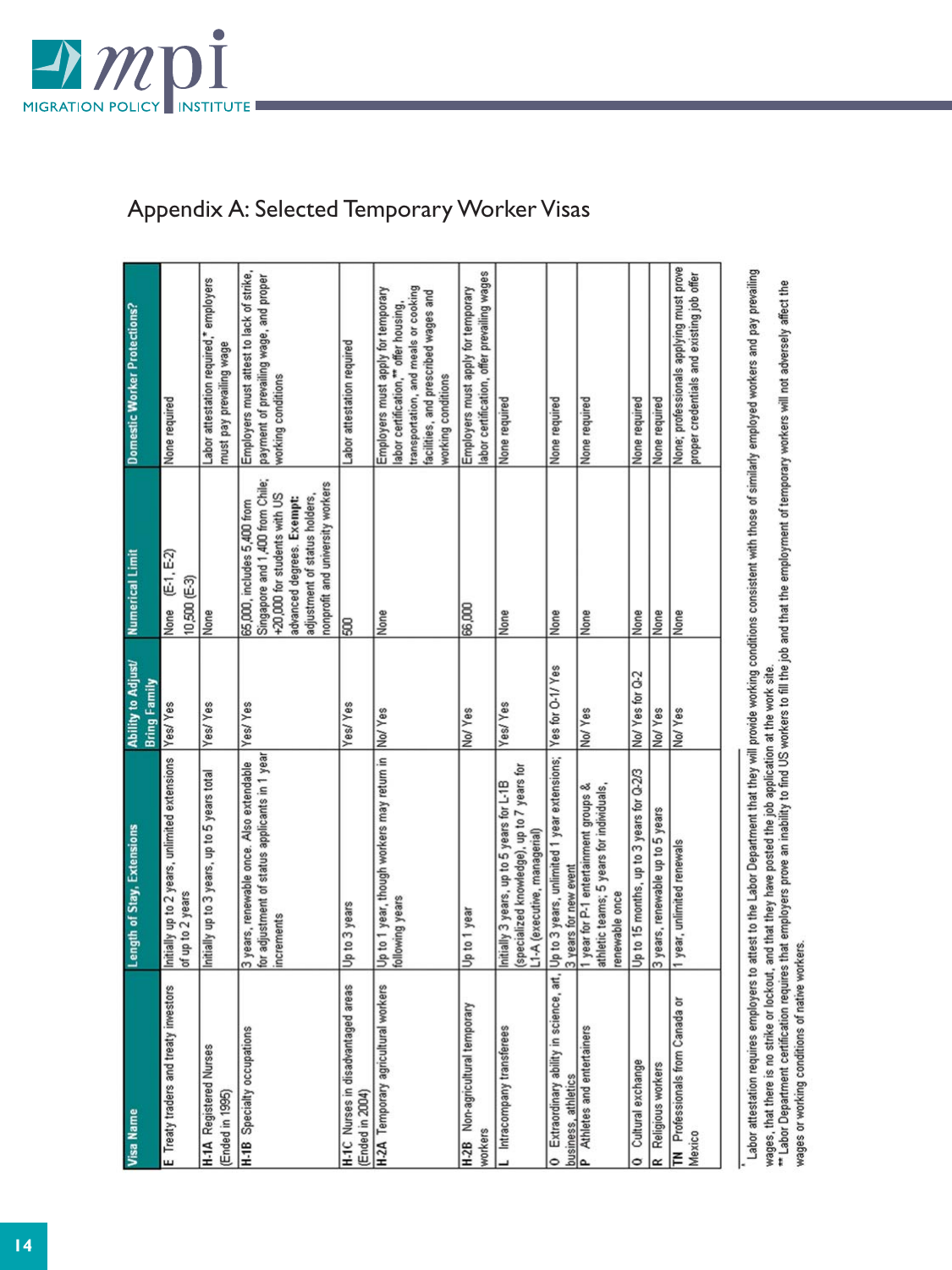| <b>Visa Category</b>                                                                                                                                      | <b>Visas Issued</b> | Admissions     | Ratio: Admissions<br>to Visas Issued |
|-----------------------------------------------------------------------------------------------------------------------------------------------------------|---------------------|----------------|--------------------------------------|
| Treaty traders (E1)                                                                                                                                       | 8,608               | 47,083         | 5.47                                 |
| Treaty investors (E2)                                                                                                                                     | 28,213              | 135,851        | 4.82                                 |
| Registered Nurses (H-1A)                                                                                                                                  |                     | 7,795          |                                      |
| Specialty occupations (H-1B)                                                                                                                              | 138,958             | 386,821        | 2.78                                 |
| Chile/Singapore Free Trade Agreement (H-1B1)                                                                                                              | 79                  | 326            | 4.13                                 |
| Registered Nurses for disadvantaged areas (H-1C)                                                                                                          | 110                 | 70             | 0.64                                 |
| Agricultural workers (H-2A)                                                                                                                               | 31,774              | 22,141         | Ğ                                    |
| Nonagricultural workers (H-2B)                                                                                                                            | 76,169              | 86,958         | 1.14                                 |
| ndustrial trainees (H3)                                                                                                                                   | 1,410               | 2,226          | 1.58                                 |
| and H3 workers (H4)<br>Spouses and children of H1, H2,                                                                                                    | 83,127              | 130,847        | 1.57                                 |
| Intracompany transferees (L1)                                                                                                                             | 62,700              | 314,484        | 5.02                                 |
| Spouses and children of intracompany transferees (L2)                                                                                                     | 59,164              | 142,099        | 24                                   |
| Workers with extraordinary ability/achievement (O1                                                                                                        | 6,437               | 27,127         | 4.21                                 |
| Workers accompanying/assisting in performance of O1 workers (O2)                                                                                          | 2,611               | 6,332          | 2.43                                 |
| Spouses and children of O1 and O2 workers (O3                                                                                                             | 1,679               | 3,719          | 2.22                                 |
| Internationally recognized athletes or entertainers (P1)                                                                                                  | 22,269              | 40,466         | 182                                  |
| Artists or entertainers in reciprocal exchange programs (P2)                                                                                              | 211                 | 3,810          | 18.06                                |
| Artists or entertainers in culturally unique programs (P3)                                                                                                | 8,689               | 10,038         | 116                                  |
| Spouses and children of P1, P2, and P3 workers (P4)                                                                                                       | 52                  | 1,853          | 2.13                                 |
| Workers in international cultural exchange programs (Q1)                                                                                                  | 570                 | 2.113          | $\frac{35}{1}$                       |
| Workers in Irish Peace Process Cultural and Training Program (Q2)                                                                                         |                     | 368            | 33.45                                |
| Spouses and children of Q2 workers (Q3)                                                                                                                   |                     | $\overline{1}$ |                                      |
| Workers in religious occupations (R1)                                                                                                                     | 8,806               | 21,571         | 2.45                                 |
| Spouses and children of R1 workers (R2)                                                                                                                   | 2,976               | 6,443          | 2.16                                 |
| Professional workers US-Canada Free-Trade Agreement (TC)                                                                                                  |                     | 12             |                                      |
| Spouses and children of Canada Free Trade worker (TB)                                                                                                     |                     | Đ              |                                      |
| Professional workers NAFTA (TN)                                                                                                                           | 908                 | 66,207         | 72.92                                |
| Spouses and children of NAFTA workers (TD)                                                                                                                |                     | 12,595         |                                      |
| Total                                                                                                                                                     | 547,350             | 1,479,406      |                                      |
| Sources: Department of State "Report of the Visa Office." 2004; Department of Homeland Security Office of Immigration Statistics: Vearbook of Immigration |                     |                |                                      |

# Appendix B:Work-Based Nonimmigrant Visas and Admissions, FY 2004

sources. Departm<br>Statistics: 2004.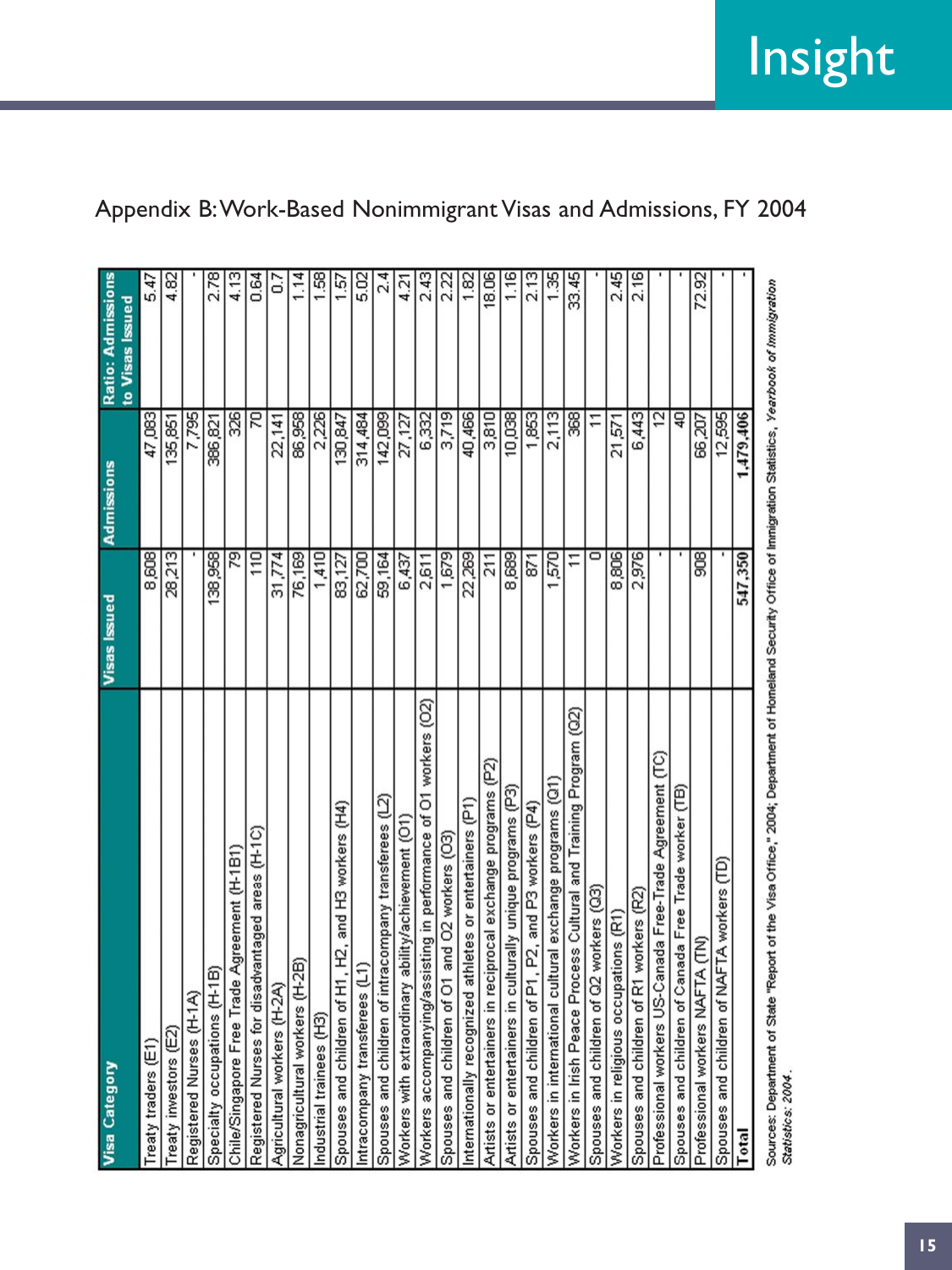

# ENDNOTES

- 1 Prevailing wage is defined as "the average wage paid to similarly employed workers in the requested occupation in the area of intended employment." For additional information, see US Department of Labor, Employment and Training Administration, "Foreign Labor Certification Prevailing Wages," August 1, 2005, http://workforcesecurity.doleta.gov/foreign/wages.asp.
- 2 In the December 2004 budget, the Mexican Congress allocated \$26.5 million to partially compensate former Braceros for the deducted wages they never received. Hiram Soto, "Mexico takes step to pay former bracero workers," *The San Diego Union Tribune*, January 29, 2005, http://www.signonsandiego.com/uniontrib/20050129/news\_1n29bracero.html. A similar sum was allocated in the 2005 budget.
- 3 Commission on Agricultural Workers, *Report of the Commission on Agricultural Workers* (Washington, DC: Government Printing Office), 1992.
- 4 For additional explanation see Appendix 2 in Jeanne Batalova, "From Temporary to Permanent Immigration: Policy and Data Considerations," Background Paper Prepared for the Independent Task Force on Immigration and America's Future, Migration Policy Institute, November 2005.
- 5 DHS's Office of Immigration Statistics has begun trying to estimate how many workers might account for the admissions numbers. DHS statistics indicate that 22.5 million of the 30.8 million NIV admissions in FY 2004 were for individuals with a single arrival — 3.2 million individuals had more than one arrival.
- 6 US Department of Homeland Security, Office of Immigration Statistics, *2004 Yearbook of Immigration Statistics* (Washington, DC: Department of Homeland Security), 2004, http://uscis.gov/graphics/shared/statistics/yearbook/index.htm.
- 7 Ibid.
- 8 For instance, a position must actually be advertised in a newspaper, journal, or other outlet and a lack of domestic applicants must be demonstrated before the position can be offered to a foreign worker.
- 9 In Japanese, these are referred to as "3K" jobs kitanai (dirty), kitsui (demanding/difficult), and kiken (dangerous). Demetrios G. Papademetriou and Kimberly A. Hamilton, *Reinventing Japan: Immigration's Role in Shaping Japan's Future* (Washington, DC: Carnegie Endowment for International Peace), 2000.
- 10 Treaty traders must have at least half of the international trade of that business between the two countries, while treaty investors must create, or make a substantial investment in, a business. The individual must possess the nationality of the treaty country and at least 50 percent of the business must be owned by nationals of the treaty country.
- 11 Prospective employers had to attest to items including: no dismissal of staff RNs during the previous year; a need to avoid disruption of health care services; and avoidance of adverse impacts on the employment of domestic nurses. Labor shortages were determined by the employer demand for nurses as well as an institutional vacancy rate of 7 percent.
- 12 Individuals who were initially included in this category but were non-degreed, such as entertainers and fashion models, were shifted into the newly created O and P categories. Prior to IMMACT, the National Science Foundation had predicted a shortage of technical professionals (such as engineers and scientists). Similarly, a 1987 study by the Hudson Institute had noted a likely gap between job skills that would be required for the future and those possessed by new workers entering the labor market.
- 13 The fee is \$750 for those employers with twenty-five or fewer full time employees who are employed in the United States.
- 14 US General Accounting Office, *High-Skill Training: Grants from H-1B Visa Fees Meet Specific Workforce Needs, but at Varying Skill Levels,* September 2002, http://www.gao.gov/new.items/d02881.pdf. In spring 2002, President Bush proposed canceling that training and redirecting the funds toward reducing backlogs for permanent foreign workers. By law, the training fee sunset on October 1, 2003, but it was reinstated by the H-1B Visa Reform Act of 2004 (included in the FY 2005 Consolidated Appropriations Act).
- 15 Those who have had labor certification applications of I-140 (adjustment of status) petitions pending for more than a year at the end of their sixth H-1B year may be granted year-by-year H-1B extensions until the permanent residence process is concluded.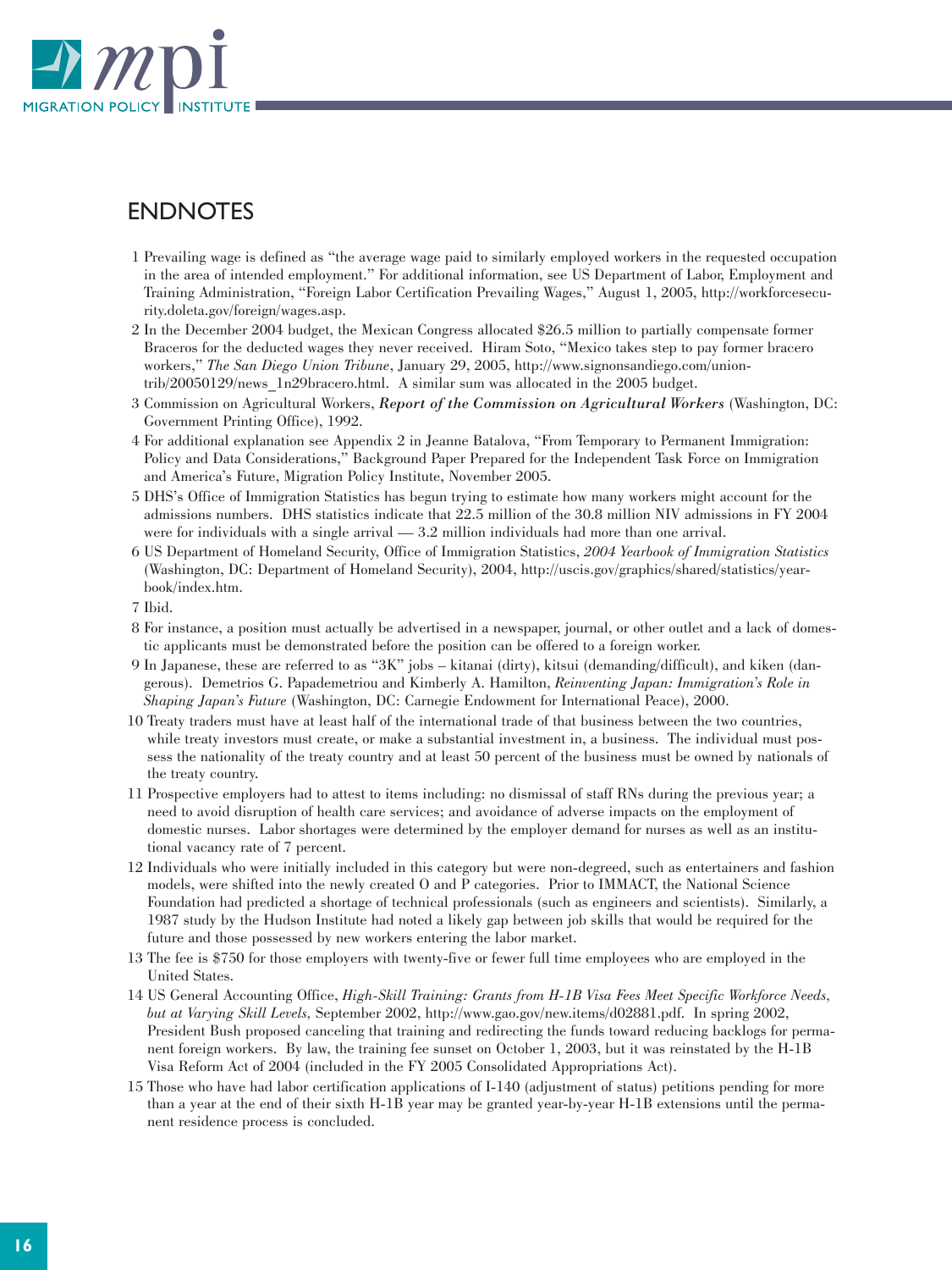- 16 While this category has often been oversubscribed, the unused slots primarily originated from the years in which the cap was 195,000 and all the visas were not used.
- 17 This is not particularly surprising given that expanded use of the temporary visa system in the late 1980s and early 1990s was viewed as a way around the long processing delays and limited visas of the permanent employment-based immigration system.
- 18 Many Western farmers do not use the H-2A program, at least in part because of these requirements and also because their access to unauthorized workers has not dissipated. It is estimated that well over half the perishable-crop agricultural labor force in the United States is unauthorized.
- 19 Certification may not be issued under various conditions, including if there is a strike, a previous violation of H-2A conditions, an insufficient employer recruitment effort, a failure to provide insurance, or the offering of better conditions to H-2As than domestic workers.
- 20 The employer must nevertheless hire any referred domestic workers for up to 50 percent of the contract period, even if the certification has been granted.
- 21 Most regions include more than one state, and wages are based on salaries one year earlier (e.g., the 2001 AEWR was based on wages during 2000).
- 22 The second largest nationality is Jamaicans, numbering around 8,685, followed by Guatemalans at 3,077.
- 23 One of the challenges with data for this category has been a lack of regulations specifying how to count H-2Bs (e.g., by number of workers? Jobs?); the government has acknowledged that it issued more than were allowed.
- 24 In the H-2A program, employers are advised to file at least 45 days (and no more than 120 days) before the work begins while H-2B employers are advised to file at least 60 days (but no more than 120 days) before the worker is needed.
- 25 Canadians entering the United States for short stays as tourists or other designated purposes are allowed to enter without a visa. Mexicans are required to have a visa to enter the United States, though Mexicans residing in border communities are eligible for a special "laser" visa/border crossing card which allows travel within twenty-five miles of the border for up to thirty days. The card is valid for ten years.
- 26 This fails to include individuals in non employment-based temporary visitor categories (such as F-1 foreign students and J-1 exchange visitors) who also are allowed to work and later may end up adjusting.
- 27 A permanent employment-based visa could take well over one year, whereas an H-1B visa could take only a few weeks (using premium processing) to a few months depending on whether the individual is adjusting from another status in the United States or is abroad and requires a visa.
- 28 There may also be potential technical fixes such as making the permanent employment-based process more efficient to preclude unnecessary use of temporary visas by applicants awaiting a permanent visa.
- 29 For instance, in FY 1985, L-1 visa admissions totaled 65,349, rising to 112,124 in FY 1995, and 314,484 in FY 2004. H-2B admissions have ranged from under 20,000 to over 100,000.
- 30 Jeanne Batalova, "From Temporary to Permanent Immigration: Policy and Data Considerations," (see n. 4) and US Department of Homeland Security, *2004 Yearbook of Immigration Statistics* (see n. 6).
- 31 Ibid.
- 32 One missing component was a mechanism for adjustment for those who "unexpectedly" stayed.
- 33 For these and many other reasons including doubts regarding labor shortages, the Select Commission on Immigration and Refugee Policy (1979-1981), the Commission on Agricultural Workers (1989-1993), and the US Commission on Immigration Reform (1992-1997) all recommended against new temporary worker programs.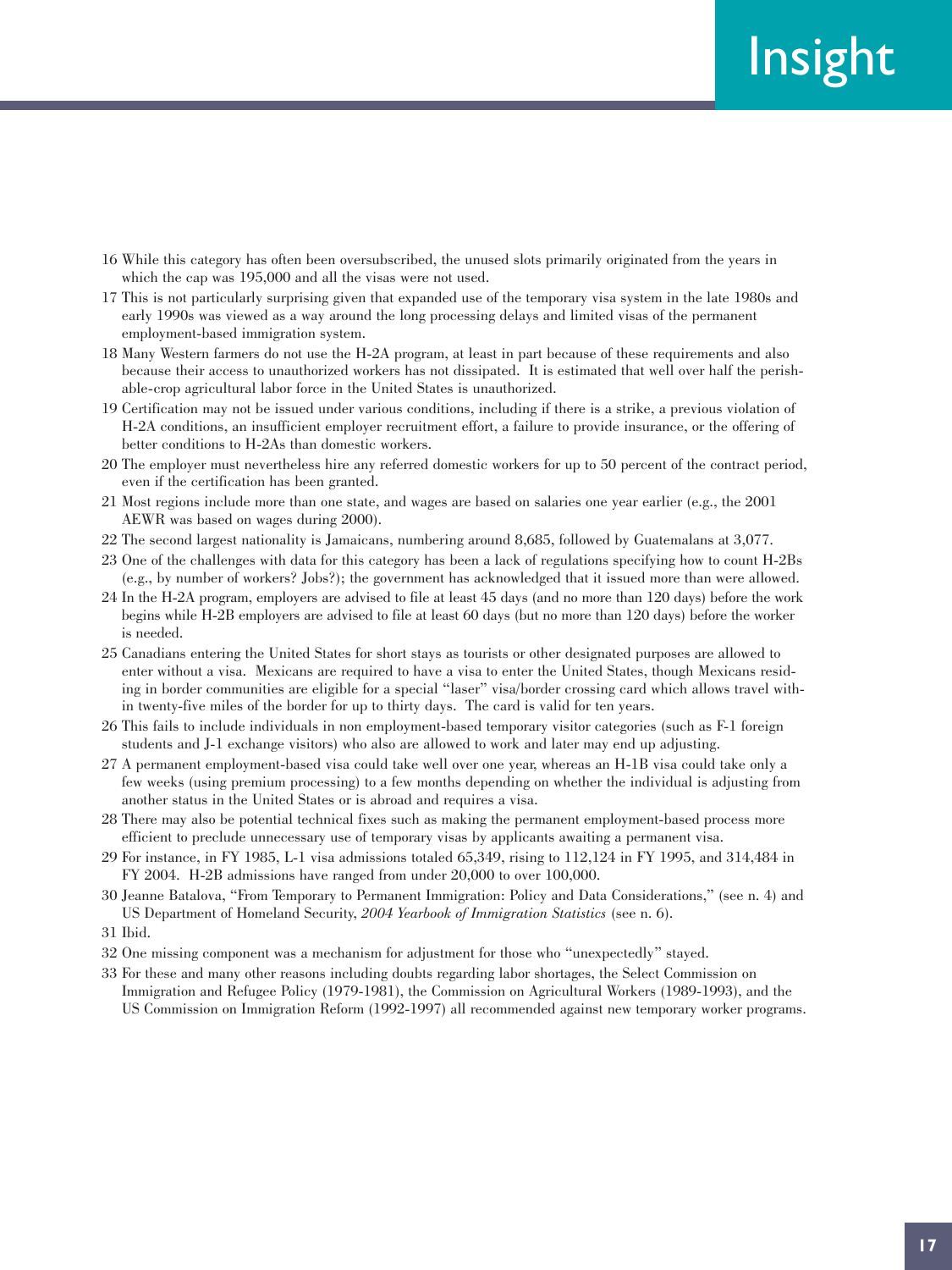

### **RESOURCES**

Bruno, Andorra. "Immigration: Policy Considerations Related to Guest Worker Programs." Congressional Research Service, 2005.

Commission on Agricultural Workers. *Report of the Commission on Agricultural Workers.* Washington, DC: Government Printing Office, 1992.

Cornelius, Wayne, Thomas Espenshade, and Idean Salehyan. *The International Migration of the Highly Skilled: Demand, Supply, and Development Consequences in Sending and Receiving Countries*. San Diego, CA: Center for Comparative Immigration Studies, UC San Diego, 2001.

Grieco, Elizabeth M. "Temporary Admissions of Nonimmigrants to the United States." *Annual Flow Report*. DHS Office of Immigration Statistics, May 2005.

Lowell, B. Lindsay, ed. *Temporary Migrants in the United States.* US Commission on Immigration Reform, 1996.

Meyers, Deborah W. "Here We Go Again: U.S. Temporary Worker Programs." *Volume 4: Immigration Law and Policy*. Illinois Immigrant Policy Project, Illinois Department of Human Services, January 2003.

—-. "Learning from Experience: Temporary Worker Programs." Unpublished paper prepared for Booz Allen Hamilton on Department of State Contract, 2002.

—-. "Program Design Considerations for Mexican Temporary Worker Program." Unpublished paper prepared for Booz Allen Hamilton on Department of State Contract, 2002.

Papademetriou, Demetrios G., Kevin O' Neil, and Deborah W. Meyers. "Reflections on Mexico-US Temporary Migration for Work: A Look Back, A Look Ahead." In *Trabajo temporal y migración internacional a partir de la experiencia Mexico-Canada*, edited by Jorge Santibáñez. El Colegio de la Frontera Norte (forthcoming).

Papademetriou, Demetrios G. and Kevin O'Neil. "Efficient Practices for the Selection of Economic Migrants." Prepared for the European Commission, DG Employment and Social Affairs, July 2004.

Papademetriou, Demetrios G. "Reflections on Temporary Worker Programs or Realities, Fantasies, and Consequences of Temporary Worker Programs." Unpublished paper prepared for Booz Allen Hamilton on Department of State Contract, 2002.

Papademetriou, Demetrios G. and Kimberly A. Hamilton. *Reinventing Japan: Immigration's Role in Shaping Japan's Future*. Washington, DC: Carnegie Endowment for International Peace, 2000.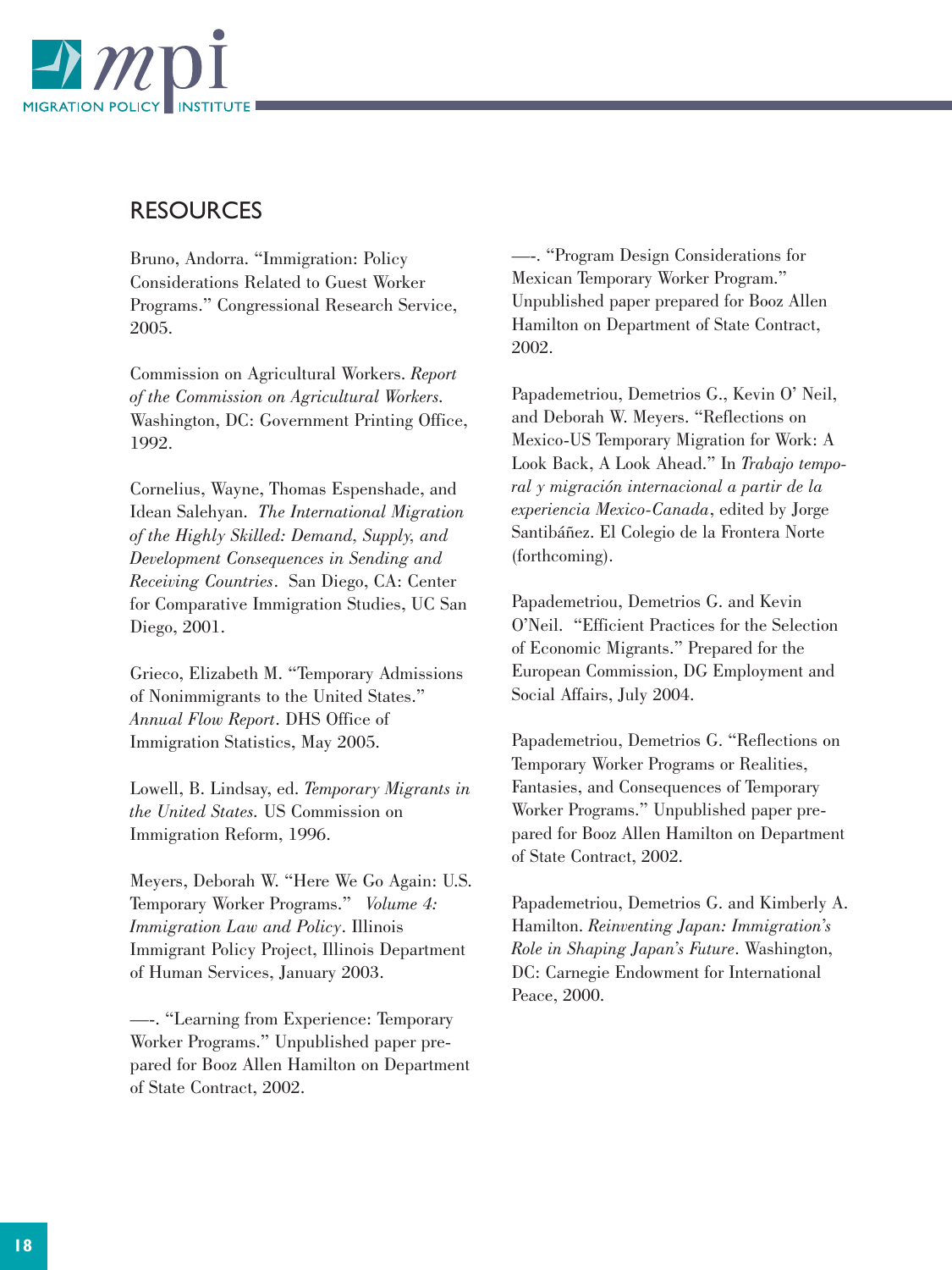US Department of Homeland Security, Office of Immigration Statistics. *2004 Yearbook of Immigration Statistics.* http://uscis.gov/graphics/ shared/statistics/yearbook/index.htm.

US Department of Labor, Employment and Training Administration, Division of Foreign Labor Certification. http://www.flcdatacenter.com/CaseData.aspx and

http://workforcesecurity.doleta.gov/foreign. US Department of State, Bureau of Consular Affairs. *Report of the Visa Office*. http://travel.state.gov/ visa/about/report/report1476.html.

Wasem, Ruth Ellen. "Immigration Policy for Intracompany Transfers (L Visa): Issues and Legislation." Congressional Research Service, 2005.

# **About the Author**



# **Deborah Waller Meyers**

Deborah Waller Meyers is a Senior Policy Analyst at the Migration Policy Institute, where she also directs MPI's internship program. Her most recent work has focused on US immigration reform, North American migration and border management, and post-9/11 immigration and border control institutional and policy changes. Prior to helping launch MPI, Ms. Meyers was an Associate in the International Migration Policy Program at the Carnegie Endowment for International Peace. She also served as a Policy Analyst at the US Commission on Immigration Reform (the Jordan Commission) and as a Project Associate for the US-Mexico Binational Study on Migration. In addition, Ms. Meyers has done consulting work with the Chicago Council on Foreign Relations, the Inter-American Dialogue, and RAND, and she has nearly thirty publications to her credit. Ms. Meyers earned her MA from the Elliott School of International Affairs at The George Washington University and her BA from Brandeis University (Phi Beta Kappa).